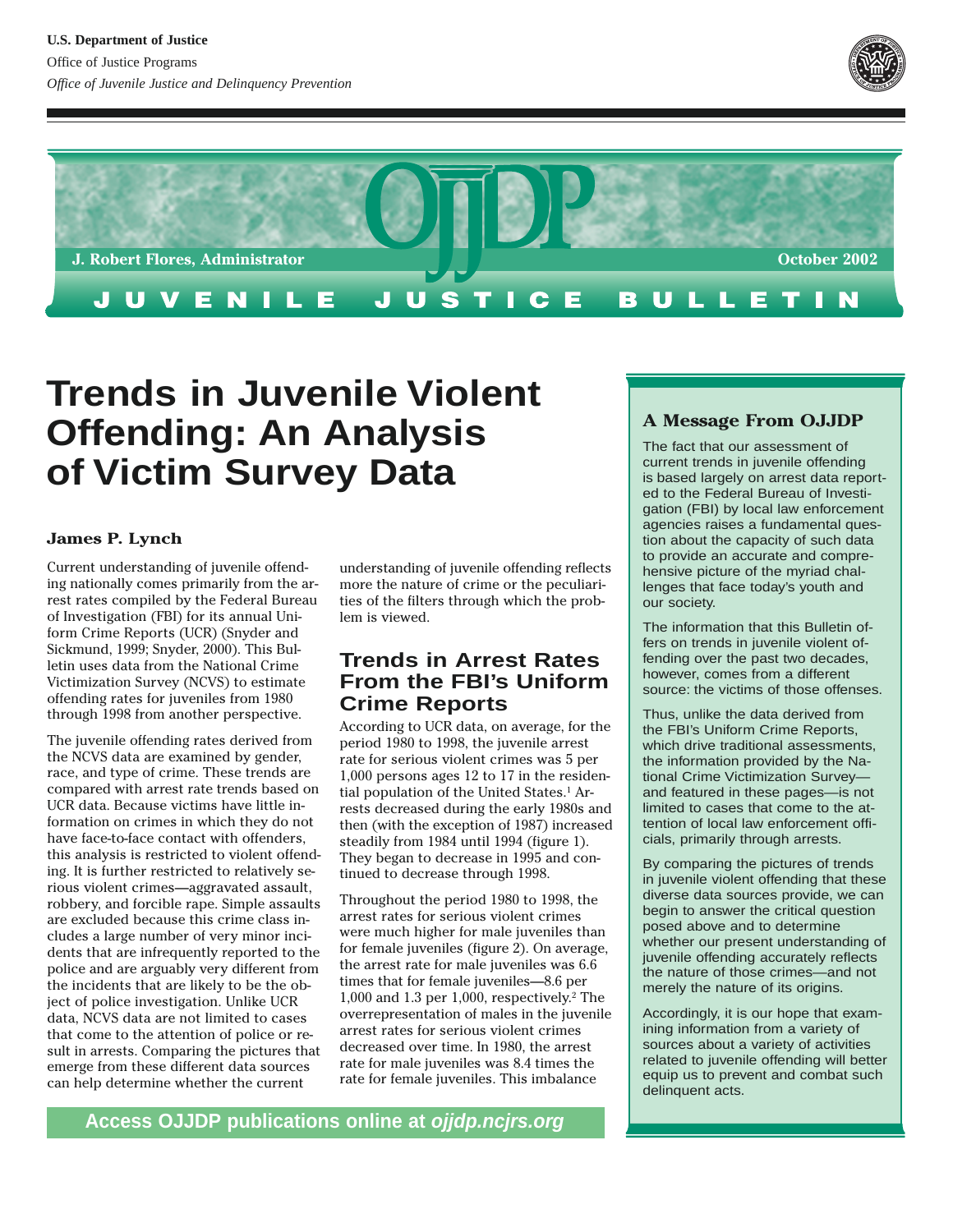



 $\overline{2}$ 

declined steadily so that by 1998 the arrest rate for male juveniles was only 4.5 times that for female juveniles.

Throughout the period, the arrest rates for serious violent crimes were much higher for black juveniles than for white juveniles (figure 3)—on average, 16.6 per 1,000 and 3.0 per 1,000, respectively. The disproportionately larger involvement of

black juveniles in arrests for serious violent crimes decreased over time. In 1980, the arrest rate for black juveniles was 6.1 times the rate for white juveniles, and in 1981, the ratio was 6.6. By 1998, it had fallen to 3.9. Although this decrease was pronounced, it was not consistent throughout the period. Much of the decrease occurred between 1996 and 1998.

# **Limitations of Policeand Offender-Based Data Sources**

One must be cautious in using the foregoing arrest data to make statements about the offender population and the offending rate. UCR arrest data include a highly select group of offenders. Being arrested is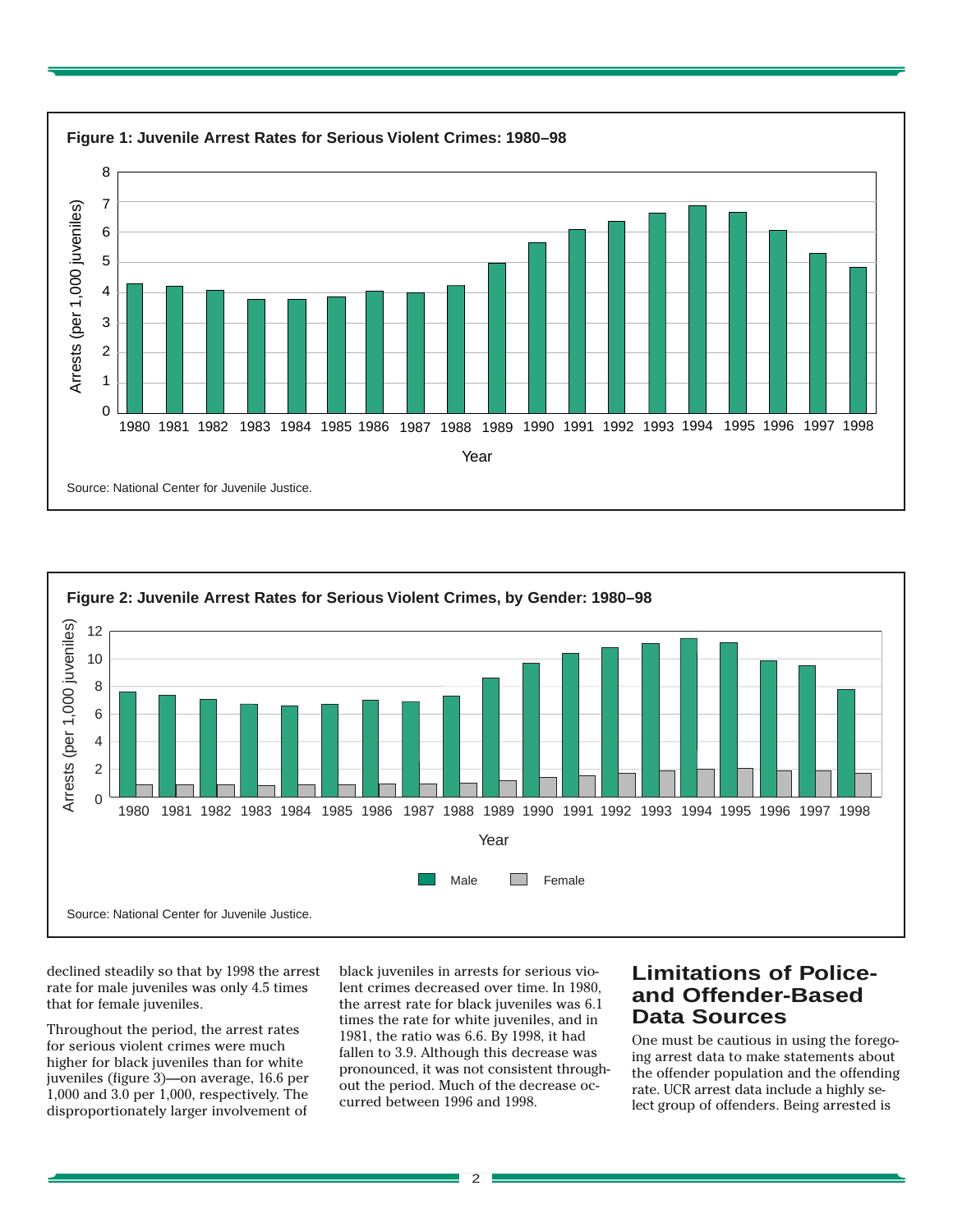

imperfectly related to committing an offense. Fewer than 50 percent of all violent crimes are reported to the police (Rennison, 2000). Even when crimes are reported, many offenders are never apprehended (Federal Bureau of Investigation, 1999). Of those individuals identified by the police as offenders, many are not formally charged. Even if police arrested every person who committed a crime, UCR data would still be limited because almost 35 percent of all police departments in the United States fail to completely report their arrest data to the FBI (Jarvis and Lynch, 1996; Maltz, 1999). This nonreporting of arrest data is not uniform across the country. Larger jurisdictions report more completely than smaller jurisdictions. This filtering of cases by the police and policebased data systems can introduce substantial bias in the data.

For these reasons, using arrest rates to approximate offending rates will undoubtedly produce low estimates of offending. To the extent that attributes of offenders (e.g., race, gender) affect the probability of being arrested, UCR arrest data may overrepresent "arrest-prone" groups of offenders. In addition, local police departments' different rates of reporting to the FBI can also distort the picture of the offender population. If large urban police departments that service areas with relatively large black populations, for example, report more completely than smaller suburban departments that service predominately white communities, then black

offenders are likely to be overrepresented in UCR arrest data.

The picture of the offender population emerging from self-report surveys of criminal behavior is also somewhat suspect. The samples used in these surveys are relatively small, and there is some concern that, because certain segments of the population—specifically, minority males—are not adequately captured in these household surveys, their representation in the offending population will be understated. Finally, self-report surveys of offending are susceptible to response errors in which respondents strategically overstate or underreport their offending behavior.

For these reasons, the descriptions of the offending population that emerge from these data sources are suspect. Therefore, it is useful to examine the NCVS as another source of information on offenders and offending rates. Although the NCVS has limitations of its own that call the resulting data into question, these limitations are different from those affecting data gathered from police reports and self-report surveys of offending behavior. Consequently, the NCVS can be used in concert with these traditional sources to paint a more complete picture of the offender population. If characteristics of the offender population are similar across the three data sources, then it is more likely that these statistical systems are accurately describing offenders and offending trends. To the extent that the data sources provide varying pictures of juvenile offending, an attempt must be made to understand why.

# **Trends in Offending Rates From the National Crime Victimization Survey**

The NCVS has existed since 1973 and can, therefore, be used to assess offending rates from that time until 1998 (the year for which the most recent data are available). However, because the methodology employed in the survey changed radically in 1992, the pre-1992 data used in this analysis have been adjusted to make them comparable to the post-1992 data (see "Adjusting NCVS Data" on page 16).

## **Advantages and Disadvantages of NCVS Data**

The NCVS has some distinct advantages as a source of data on offending behavior, at least for serious violent offenses (Planty, 2000):

- ◆ First, the NCVS should capture a greater percentage of offending behavior than can be captured in police records. A large, nonrandom portion of offending behavior is not reported to the police. Some unknown proportion of offending behavior is not reported in victim surveys, but it is certainly less than the proportion not reported to the police.
- Second, the NCVS uses larger samples than the National Longitudinal Survey of Youth (NLSY) and other large-scale selfreport surveys of offending behavior. This larger sample should increase the reliability of the estimates of offending.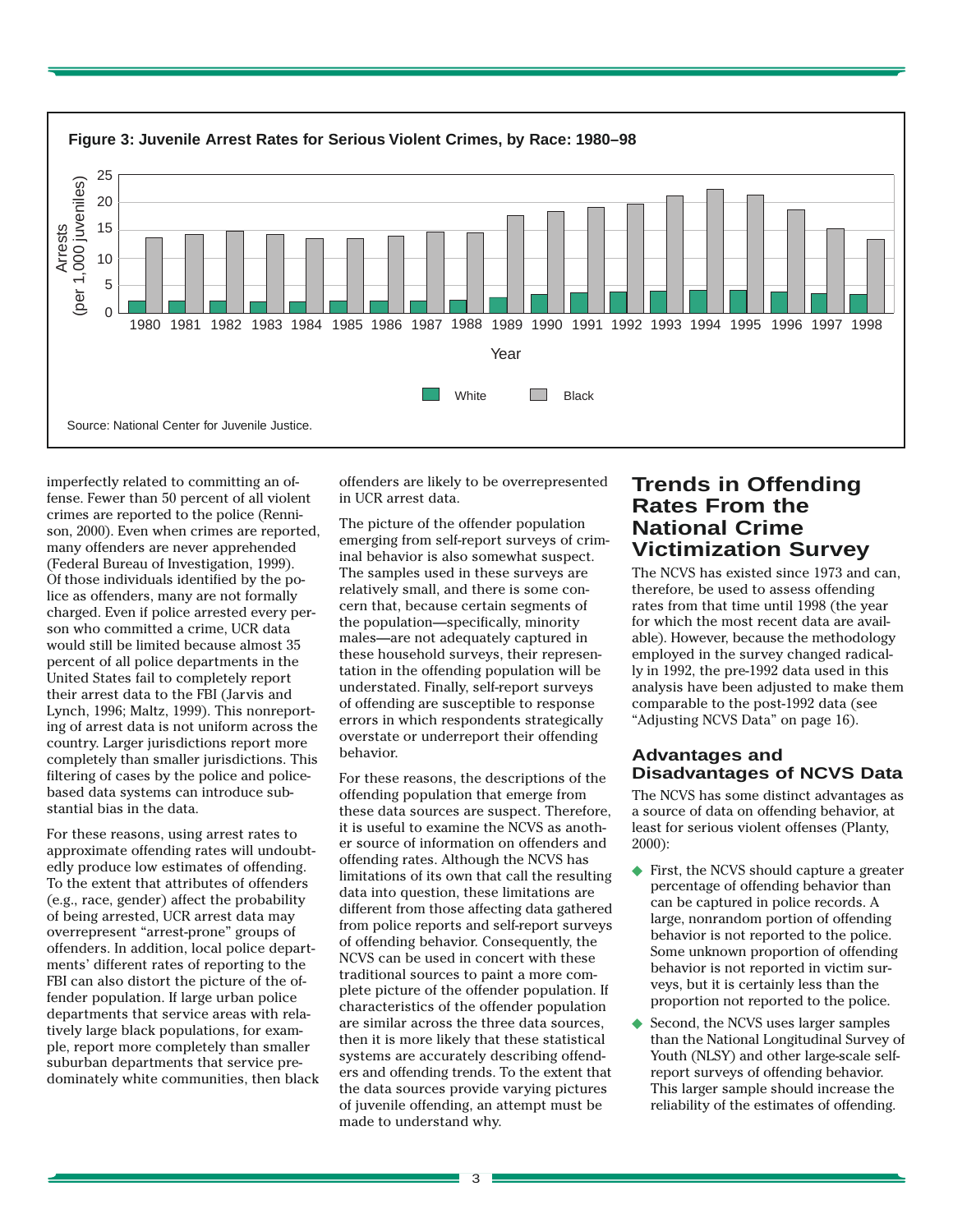## **Computing Offending Rates With the NCVS**

The National Crime Victimization Survey (NCVS) is designed to produce victimization rates and incident rates for the residential population of the United States based on a sample from that population:

- ◆ **Victimization rates** estimate the number of people in a given population who have been victims. If two people are robbed at gun point, this would contribute two victimizations to the victimization rate. If four people were robbed, then four victimizations would be added to the victimization rate. The victimization rate is the sum of the estimated number of victimizations divided by the estimate of the population.
- ◆ **Incident rates** indicate the number of crime events that have occurred. The robbery with two victims would contribute only one event to the incident rates because the two people were robbed in the same event. To avoid the possibility of doublecounting an event with two victims, any victimization is divided by the number of victims in the incident, because each victim has the potential to be in the sample and report the event.<sup>1</sup>

Rates can be computed for the entire population or for specific subgroups.2

2 A subgroup's estimated number of victimizations is developed by multiplying the subgroup's reported number of victimizations by the subgroup's sample weight. The subgroup's population is determined by multiplying the number of respondents in the subgroup by the subgroup's sample weight. The subgroup's sample weight is the inverse of the probability of being selected into the sample. If 10 people are sampled from a subgroup of 100, the probability of selecting a given person from that subgroup is 1 over 10 or 10 percent. The inverse of the probability (i.e., 1/0.1) is equal to 10. To produce subgroup population estimates from their sample counts, the counts from the sample would be multiplied by the inverse of the probability of selection, or 10.

## **Weighting Incident Rates To Produce Offending Counts**

Generating an offending rate requires an estimate of the number of offending events (that is, crimes committed), which is divided by the population being studied. A given crime incident can have as many offending acts as there are offenders involved. An incident involving three offenders, then, would contribute three offending acts to the offending rate because three different people committed the criminal act. A crime perpetrated by only one person would contribute one offense to the offending rate.<sup>3</sup> The number of offending acts is computed by multiplying the incident weight by the number of offenders present during the criminal event.

### **Complications in Computing Offending Rates With the NCVS**

Calculating the offending rate with the NCVS is complicated by nonresponses resulting in missing data, by the way in which the survey asks about crimes involving co-offending, and by the "series incident" procedure used to accommodate high-volume repeat victimization. It is important, therefore, to describe how these problems were taken into account in the computation of the offending rate.

#### **Missing Data**

Nonresponse or missing data are a problem in any data set. Missing data are infrequent in the NCVS, compared with most other data collections (e.g., the UCR or National Woman's Study). The NCVS has a 95-percent response rate and very low item nonresponse. In the case of information on offenders in violent crime incidents, the amount of missing data is small.

Victims could not report the age of the offenders in only 2 percent of the incidents of violence reported in 1998. Nonresponse for gender and race of the offender was only 0.2 percent and 0.9 percent, respectively. Because so few data are missing (and because several attempts to impute these data proved unsuccessful), cases with missing information on age, race, or gender were excluded from this analysis. This will lead to a slight underestimate of the offending rate.

#### **Co-Offending**

The problem of mixed age, race, and gender groups of offenders is more serious than the missing data problem because a much larger proportion of crimes involve co-offending than missing data. From an information point of view, it would be best to ask the respondent about each offender, but this is burdensome for the respondent and could increase nonresponse in the survey. The NCVS attempts to balance the requirements of maintaining the quality of information and limiting the burden placed on respondents by asking about groups of offenders collectively. So, the survey includes questions about whether all of the assailants were of the same race or gender and what that race or gender was. The problem with reporting on aggregates of offenders is that there will be mixed groups that cannot be allocated to a given race, gender, or age group. If the group includes two men and two women, all that can be known from the NCVS data is that the group contained both men and women.

**Age.** Because juvenile offending is the focus of this study, it is important to accurately characterize offenders by age. Moreover, the amount of adult and juvenile co-offending is substantial. For these reasons, mixed-age groups could not simply be omitted from the analysis. Instead, this Bulletin provides two estimates of juvenile offending. Offending rates that included adult co-offending assumed that all offenders in mixed-age groups of offenders were juveniles. Offending rates that excluded adult cooffending assumed that all offenders in mixed-age groups of offenders were adults. The first of these estimates will

<sup>1</sup> The robbery with two victims would be divided by 2 (i.e., one event/two victims) and the result (0.5) would be multiplied by the sample weight to obtain the contribution of this event to an incident count. The results for all incidents would be summed across all respondents to get an incident count for the population. This incident count would be divided by the weighted population count, as in the case of victimization rates, to obtain an incident rate for the population.

<sup>3</sup> For a very small proportion of serious violent incidents, the number of offenders reported by the respondent is implausibly large. For the years 1993 to 1998, for example, victims reported between 1 and 96 offenders present during an incident. Moreover, approximately 1 percent of the serious violent incidents involved more than 10 offenders. Given the fact that these rare events can contribute a great deal to the offending rate and that a respondent cannot accurately count offenders beyond a certain number, the computations of offending rates presented in this Bulletin counted all events with 10 or more offenders as having 10 offenders.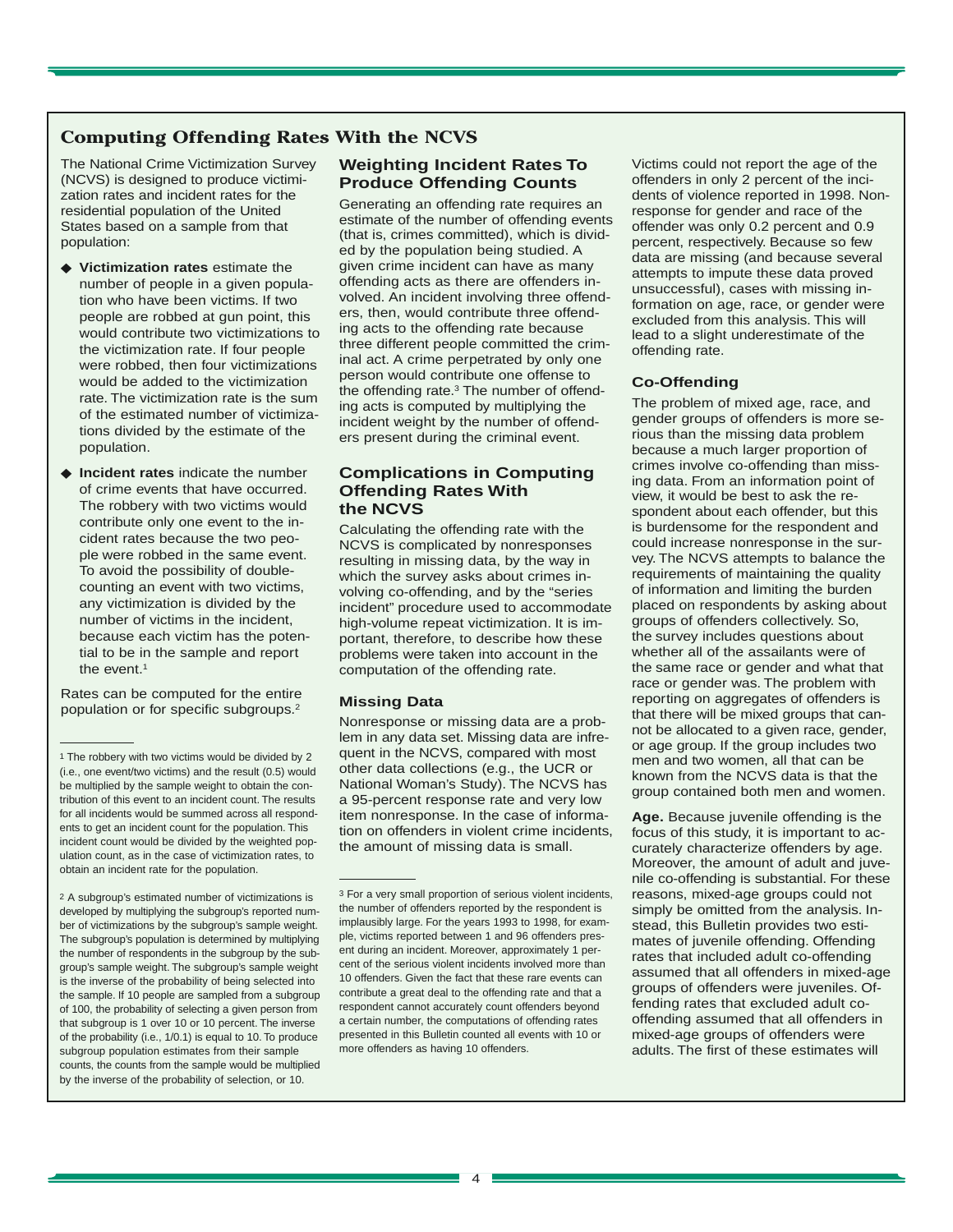be too high and the other will be too low, with a reasonable estimate of the juvenile offending rate being somewhere between the two. In this sense, the two estimates (including and excluding adult co-offending) provide an interval within which the actual juvenile offending rate most likely falls.

**Gender and race.** A different approach was taken to estimating gender- and race-specific rates of juvenile offending. Here, mixed-gender and mixed-race groups that had a majority of one race or one gender were treated as if all members of the group were of that race or gender. So, if the group included one male and three females, all offenders were counted as female. When the respondent reported that no race or gender group was in the majority, the case was omitted from the estimates. Approximately 7 percent of the violent incidents fell into this category. Here again, this estimation method will contribute to underestimating the juvenile offending rate. There is no reason to believe, however, that mixed-gender or mixed-race groups occur more often in a particular race or gender group and that omitting them would lower the rates of one group relative to another. Hence, comparisons of the race- and gender-specific rates should be appropriate. The strategy of making multiple estimates was not followed for gender- and race-specific rates because it would make presentation of

◆ Third, some reason exists to believe that the response errors in the NCVS may be less severe and better understood than those in self-report surveys of offending. Respondents to self-report surveys of offending may have substantial reasons for not responding accurately or truthfully—they may be concerned about repercussions or may want to convey a certain image (Thornberry and Krohn, 2000). The victim does not have the same self-interest in reporting about the attributes of offenders. To be sure, there are a number of known response errors in the NCVS that influence the reporting of victimization events, and incomplete reporting of crimes will lead to distortions in the description of offenders (Biderman and Lynch, 1991); however, it seems likely that estimates of offending are affected less by these sources of error than by the clear the data too complex and the omission of the mixed groups data did not make as much difference in these rates as it did in the age-specific rates.

#### **Series Incidents**

A series incident refers to a procedure developed by the Census Bureau and used in the NCVS that reduces the burden of collecting information on high-volume repeat victimization. When a respondent reports he or she was victimized more than five times in the past 6 months, when these events are similar, and when the respondent cannot report on the details of each, then the interviewer is instructed to note the number of incidents but only collect detailed information on the most recent event. Because the Bureau of Justice Statistics, which sponsored the NCVS, is concerned about the accuracy of the information provided and, specifically, the number of events reported to have occurred, it excludes these events from annual rate estimates.

The estimates in this Bulletin include series incidents, but each one only as one incident and not as the number of incidents that the respondent said occurred in the series. Although series incidents are a small part of annual victimization rates, when they are weighted by the number of individual incidents occurring in them, they become more consequential. There is reason to believe that the number of events reported as occurring

self-interest for strategic response in self-report surveys of offending.

Finally, the NCVS includes a great deal of detailed information on individual crime events. In contrast, surveys of offending behavior are less concerned with describing individual crime incidents than with estimating the prevalence of offending over a given period of time. This information on the social context of offending (e.g., where the crime occurred, who was present, the number of offenders) can provide a description of offending that is simply not available in existing surveys of offending behavior.3

The NCVS also has some clear limitations for estimating offending rates:

◆ First, the NCVS asks very few questions about the attributes of offenders. Respondents are asked about the age,

in series incidents is too high, but there is also reason to believe that some of these reports of high-volume repeat victimization are accurate. Including series incidents as one crime probably contributes to an underestimate of the juvenile offending rate, but the amount it contributes is unclear.4

In sum, the procedures used to take account of missing data, co-offending, and series incidents all contribute to the underestimation of offending rates. The agespecific rates are least affected by the procedural peculiarities of the NCVS because all mixed-group offending was included in these estimates. As a result, for the age-specific rates, only missing data and the handling of series incidents contribute to the underestimate. The race- and gender-specific rates are more substantial underestimates because some mixed-offending groups (those perfectly balanced in terms of race and gender) are omitted. This should not affect comparisons of rates across race and gender groups.

4 The vast majority of series incident victimizations involve domestic violence and crimes at work (e.g., assaults and thefts that occur at work) (Dodge, 1987; Lynch, Berbaum, and Planty, 1999). These events seldom involve juveniles. Approximately 12 percent of series incidents take place at school, and these are more likely to involve juveniles (Lynch, Berbaum, and Planty, 1999).

race, sex, and number of offenders and about their relationship to the offender. Surveys of offenders, obviously, can provide much more detailed information about the offender.

- ◆ Second, some researchers question the ability of victims to provide reliable information on offenders, even in violent crimes. Although the race and gender of offenders may be relatively easy to identify, the same is not the case for age—for example, it may be difficult to make the distinction between a 21-yearold adult and a 17-year-old juvenile.
- Third, design features of the NCVS may also limit its utility for describing the offender population accurately. The fact that the NCVS only interviews victims 12 years of age and older will probably result in an underestimate of the offending rate for juveniles, especially the offending rate for children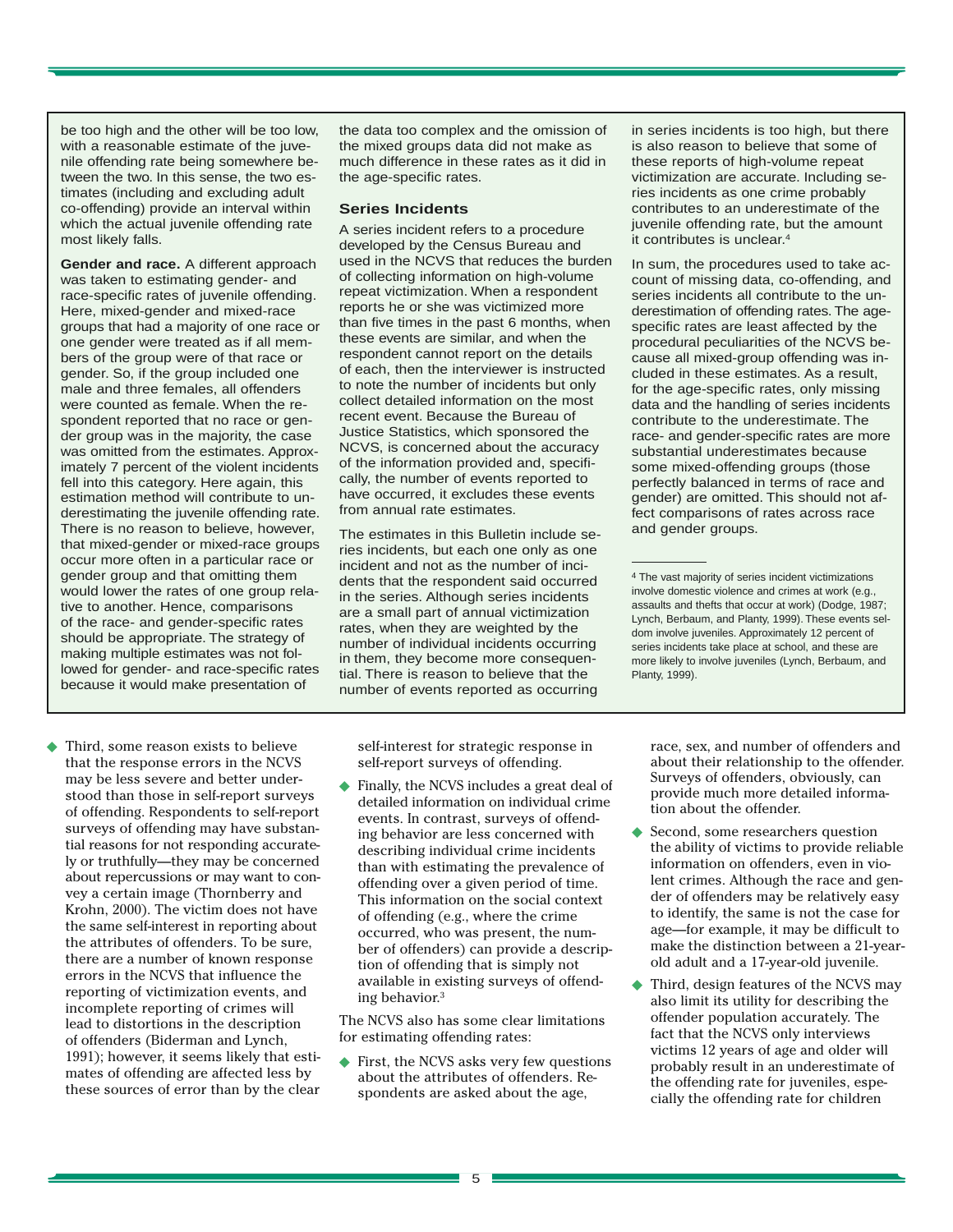younger than 12 who are most likely to prey upon younger victims (Singer, 1981). However, because these younger victims are often victimized by adult caretakers (e.g., in sex offenses), interviewing these child victims could also increase the proportion of older offenders recorded in the data.

- Fourth, the NCVS asks about only a narrow range of crimes, and it can only produce offending rates for those types of crime.
- ◆ Fifth, the NCVS cannot be used to produce prevalence estimates of offending behavior because offenders cannot be linked across crime incidents.

Readers should keep these strengths and weaknesses in mind as they consider the offending rates presented in the following sections.

## **Trends in Offending Rates Since 1980**

The offending rates presented here are estimated with data from the NCVS. Overall trends are reported along with separate trends by gender and race. Gender and race were chosen for separate consideration because these are the only attributes of offenders included in both the UCR and the NCVS.

#### **Offending rates since 1980, by adult co-offending status.** In the period 1980 to 1998, the juvenile offending rate for serious

violent crimes was, on average, somewhere between 44 and 75 victimizations by juvenile offenders per 1,000 persons ages 12 to 17 in the U.S. population. The lower estimate excludes all co-offending with adults, while the higher estimate includes all offenses in which there was co-offending with adults (see discussion of co-offending in "Computing Offending Rates With the NCVS" on pages 4–5). Over the period 1980 to 1998, almost half the offending by juveniles was done in concert with persons perceived by victims to be adults.4

From a high in 1981, the offending rate (whether including or excluding adult cooffending) decreased until approximately 1988, when it began to increase sharply and stayed relatively high until 1994. At that point, it decreased sharply through 1998 (figure 4).

Including adult co-offending, the offending rate for serious violent crimes was 80 per 1,000 in 1981. It dropped to 56 per 1,000 by 1987 but then rose sharply to 78 per 1,000 in 1988.5 It remained near this level until 1992, when it rose to 89 per 1,000, later peaking at 120 per 1,000 in 1993. In 1994, the rate began to decline until it reached 51 per 1,000 in 1998.

The contours of the trend are reasonably similar when co-offending with adults is excluded. From 44 per 1,000 in 1981, the juvenile offending rate (excluding adult co-offending) for serious violent crimes

dropped to around 31 per 1,000 in 1982, where it hovered through 1987. In 1988, it increased to 36 per 1,000, then increased sharply a few years later, reaching 91 per 1,000 in 1993. Thereafter, the rate declined to 36 per 1,000 in 1998.

When adult co-offending incidents are examined separately, a very sharp increase in adult co-offending between 1987 and 1988 is revealed (71 percent). This compares with a 16-percent increase in juvenile-only offending. The adult co-offending rate dropped dramatically from 1991 to 1992 (a 38-percent decrease), while the juvenileonly rate increased. This suggests that adult co-offending contributed disproportionately to the increases in total juvenile offending in the late 1980s but did not drive the decreases in total juvenile offending in the mid-1990s. While adult cooffending dropped dramatically between 1991 and 1992, this decrease was offset by increases in juvenile-only offending. It was not until later in the decade (approximately 1994) that juvenile-only offending began to decrease markedly.

**Offending rates since 1980, by gender.** Over the period 1980 to 1998, the average offending rate for serious violent crimes was 8 to 11 times higher (depending on whether adult co-offending is excluded or included) for male juveniles than female juveniles. Excluding adult co-offending, the average offending rates for male juveniles and female juveniles were 68 per 1,000 and

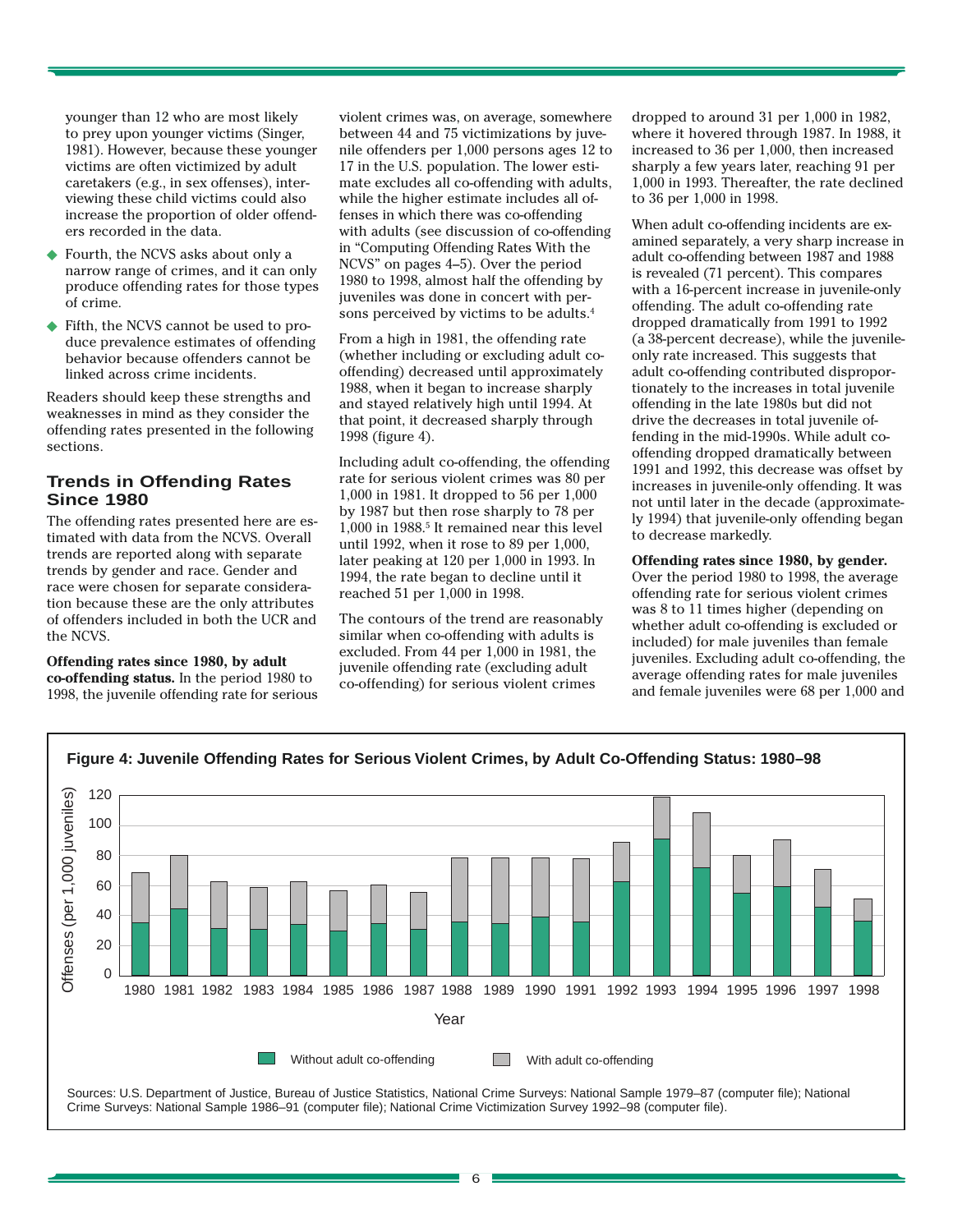8 per 1,000, respectively. Including adult co-offending, the offending rate for male juveniles was, on average, 122 per 1,000 compared with 11 per 1,000 for females. Figure 5 shows the juvenile offending rates for serious violent crimes by adult cooffending status and gender for the years 1980 to 1998.

Including adult co-offending, the offending rate for male juveniles was high in 1981 (140 per 1,000) and declined unevenly to a low of 88 per 1,000 in 1985. The rate increased slowly in 1986, dramatically increased to 135 per 1,000 in 1988, and reached a high of 181 per 1,000 in 1993. Thereafter, it declined steadily to a low of 83 per 1,000 in 1998. These trends are similar when co-offending with adults is excluded from the rates.

The trends in the female offending rate (either including or excluding adult cooffending) exhibit the same general movements from highs in the first half of the 1980s to lows in the second half of the 1980s to highs in the early 1990s and declines thereafter. These movements are more erratic than the trends in male offending, in large part because the female rate is so low in general.

The ratio of male-to-female offending rates for serious violent crimes is greater when adult co-offending is included than when it is excluded. On average, during the period, the total offending rate (including adult cooffending) for male juveniles was 11 times that for female juveniles. When adult cooffending is excluded, the ratio decreases to 8. This suggests that male juveniles are

more likely than female juveniles to engage in serious violent co-offending with adults.

The overrepresentation of males in serious violent offending decreased over time. Excluding adult co-offending, from 1980 to 1986, male juveniles, on average, were engaged in serious violent offending at 16 times the rate of female juveniles. In the period 1993 to 1998, this ratio decreased to 8. This decrease resulted more from an increase in the offending rate of female juveniles than a decrease in the offending rate of male juveniles.

#### **Offending rates since 1980, by race.**

Over the period 1980 to 1998, the average offending rate for serious violent crimes was 3.4 to 4.1 times higher (depending on whether adult co-offending is excluded or included) for black juveniles than white



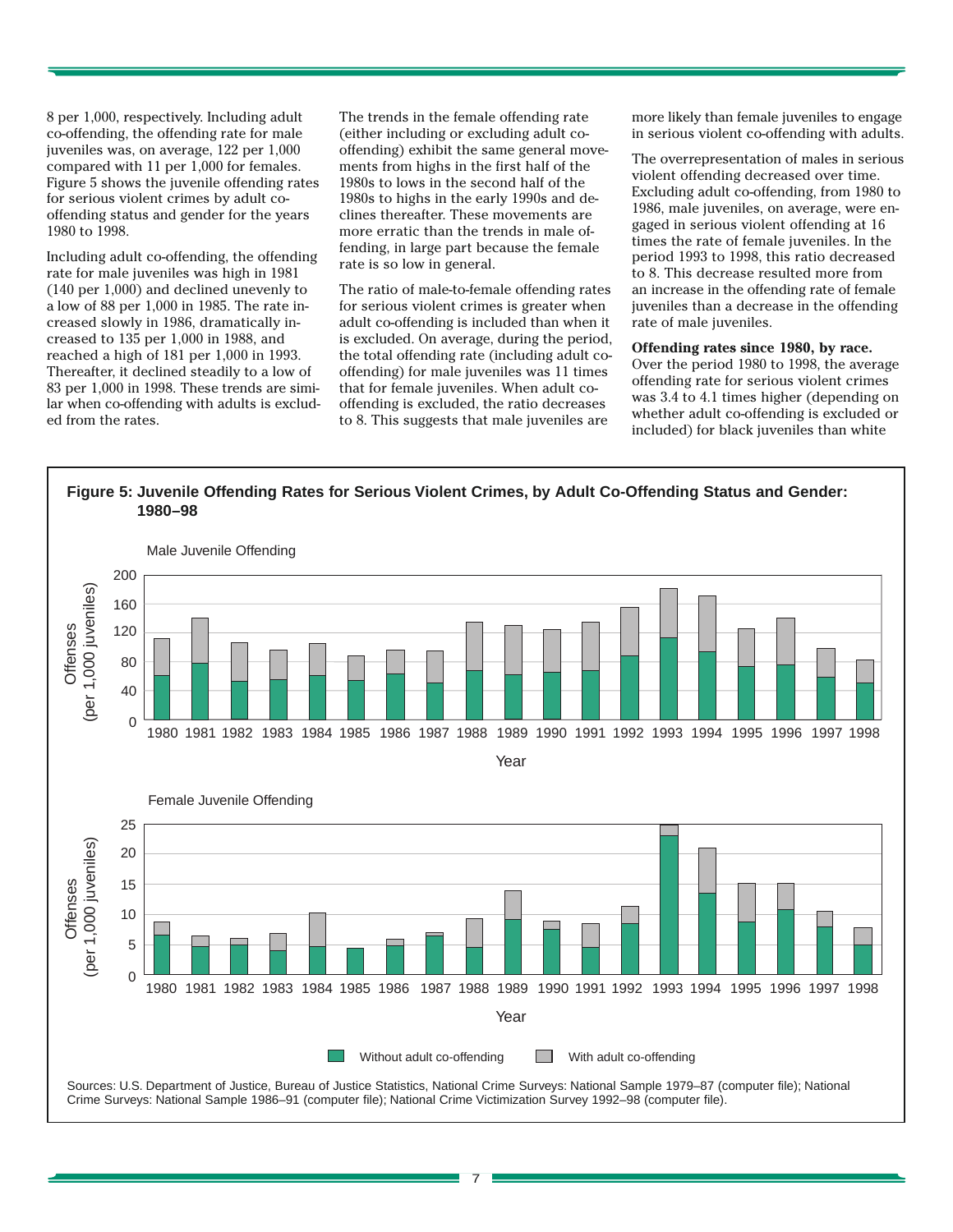juveniles. The average offending rate for black juveniles was between 96 per 1,000 (excluding adult co-offending) and 167 per 1,000 (including adult co-offending) compared with between 28 and 41 per 1,000, respectively, for white juveniles.

Adult co-offending was a more prominent feature of serious violent offending for black juveniles than for white juveniles. On average, over the period 1980 to 1998, the ratio of adult co-offending to total juvenile offending was 0.31 for whites (approximately 1 instance of adult co-offending for every 3 instances of juvenile offending) and 0.43 for blacks (more than 2 instances of adult co-offending for every 5 instances of juvenile offending).

Adult co-offending accounted for a disproportionate amount of the increase in serious violent offending for black juveniles in the late 1980s (figure 6). Rates of adult co-offending for blacks increased by 60 percent between 1986 and 1987 and by 37 percent from 1988 to 1989. The juvenileonly offending rates for blacks during this period increased much less (increasing 15 percent from 1986 to 1987 and decreasing 2 percent between 1988 and 1989). Later, between 1991 and 1993, this trend was reversed as the increases in juvenile-only offending were larger than the increases in adult co-offending.6

## **Trends in Offending Rates Since 1993**

The longer term trends reported in the previous section were limited to broad categories of gender and race because the adjustments that must be applied to pre-1992 NCVS data are more reliable for larger groups than smaller ones. In the period 1993 to 1998, no adjustments need to be applied, so it is possible to examine more specific demographic and offense categories. Moreover, because some of the more pronounced decreases in arrests and offending occurred in this period, a more detailed examination may be enlightening.



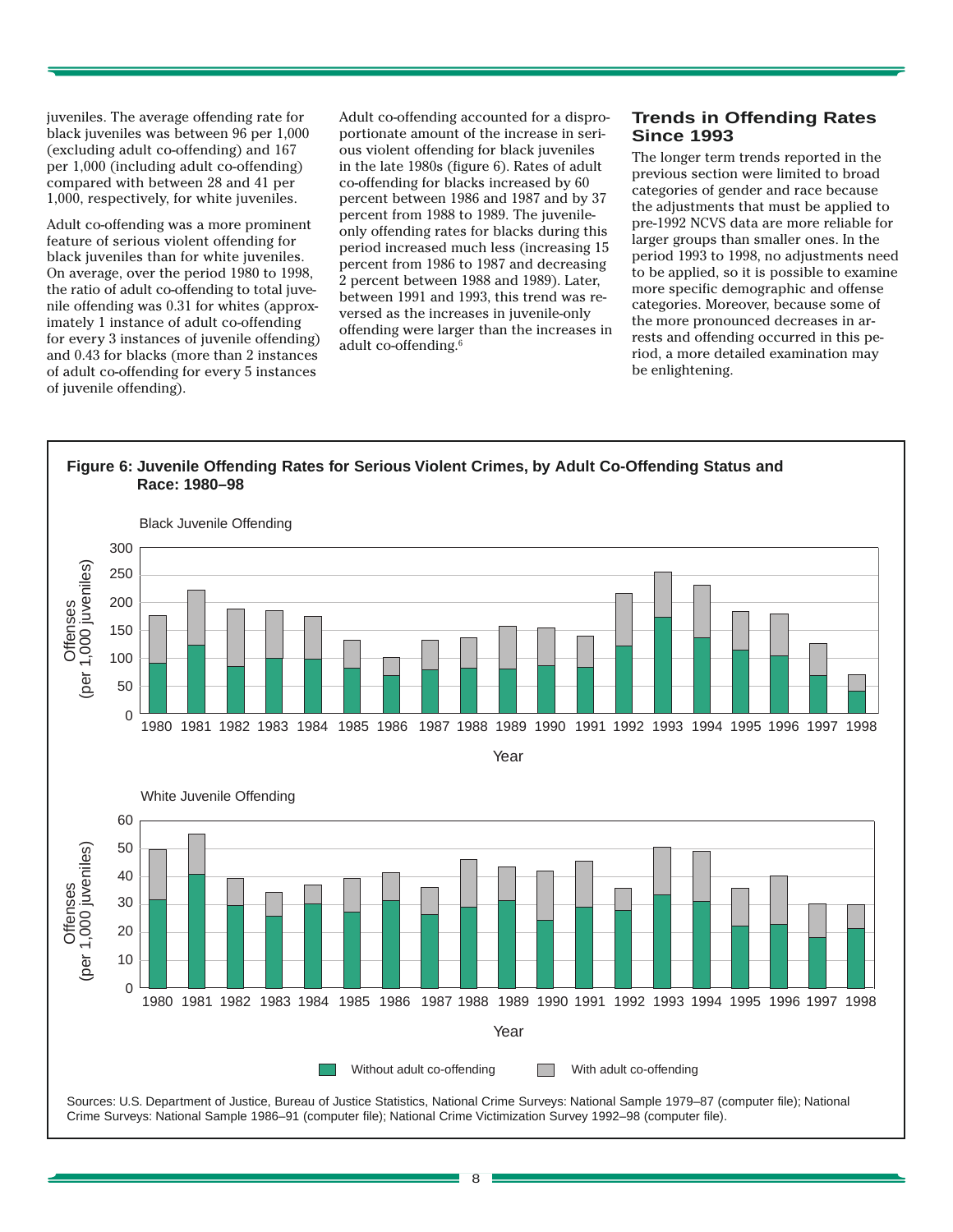**Offending rates since 1993, by specific crime category.** The decrease in serious violent offending between 1993 and 1998 was greatest for robbery and, in some cases, less for aggravated assault (figure 7).7 In 1993, the total juvenile offending rate (including adult co-offending) for robbery was 46.6 per 1,000. This fell to 14.8 per 1,000 by 1998, a decrease of 68 percent. When adult co-offending is excluded, the rate decreased from 30.4 per 1,000 in 1993 to 10.7 per 1,000 in 1998, a decrease of 64 percent. The total juvenile offending rate (including adult co-offending) for aggravated assault decreased from 67.4 per

1,000 in 1993 to 30.9 per 1,000 in 1998, or 54 percent. When adult co-offending is excluded, the rate decreased from 40.9 to 14.7, or 64 percent. Therefore, for both robbery and aggravated assault, with adult co-offending included or excluded, the rate of serious juvenile violence in 1998 was just one-third of its 1993 level. These declines in offending rates for robbery and aggravated assault are greater than the corresponding declines in the juvenile arrest rates for robbery (41 percent) and aggravated assault (16 percent).



# **Figure 7: Juvenile Offending Rates for Robbery and Aggravated**

#### Sources: U.S. Department of Justice, Bureau of Justice Statistics, National Crime Victimization Survey 1992–98 (computer file).

## **An Important Distinction**

When interpreting the rates presented in this Bulletin, it is important to appreciate the difference between offending rates and offender rates. An offending rate estimates the number of offenses committed by a given population. The offending rate is often referred to as the incidence rate. An offender rate estimates the number of persons in a given population who have committed one or more crimes. The offender rate is often referred to as the prevalence rate.

The difference between these rates is that prevalence rates do not take account of repeated offending by the same person, whereas incidence rates do. Once a person has committed one offense, that person is counted in the numerator of the offender rate and subsequent offending by that person will not affect the rate. In contrast, the numerator of the offending rate will increase whenever a new offense is committed by a member of the at-risk population. One of the advantages of a prevalence rate is that it cannot exceed 1.0 and provides an easily interpretable indicator of how many of the persons in a given group have offended in a given period of time. With a prevalence rate, one can say, for example, that 40 percent of male juveniles have offended in a year. An incidence rate, on the other hand, can exceed 1.0 if some members of the at-risk population commit more than one offense during the period. Incidence rates indicate the relative involvement of groups in offending or the relative contribution of a group to total offending while taking into account the size of the group. With an incidence rate, it is possible to say, for example, that males are twice as likely to engage in offending behavior as females, but impossible to say what proportion of each group engages in offending behavior.

Most of the indicators used in criminal justice are incidence rates, largely because it is difficult to identify repeat offenders or repeat victims, and doing so is essential for estimating prevalence rates. So the UCR crime rates published annually by the FBI are incidence rates, as are the victimization rates published by the Bureau of Justice Statistics. It is important to keep in mind the difference between incidence and prevalence rates.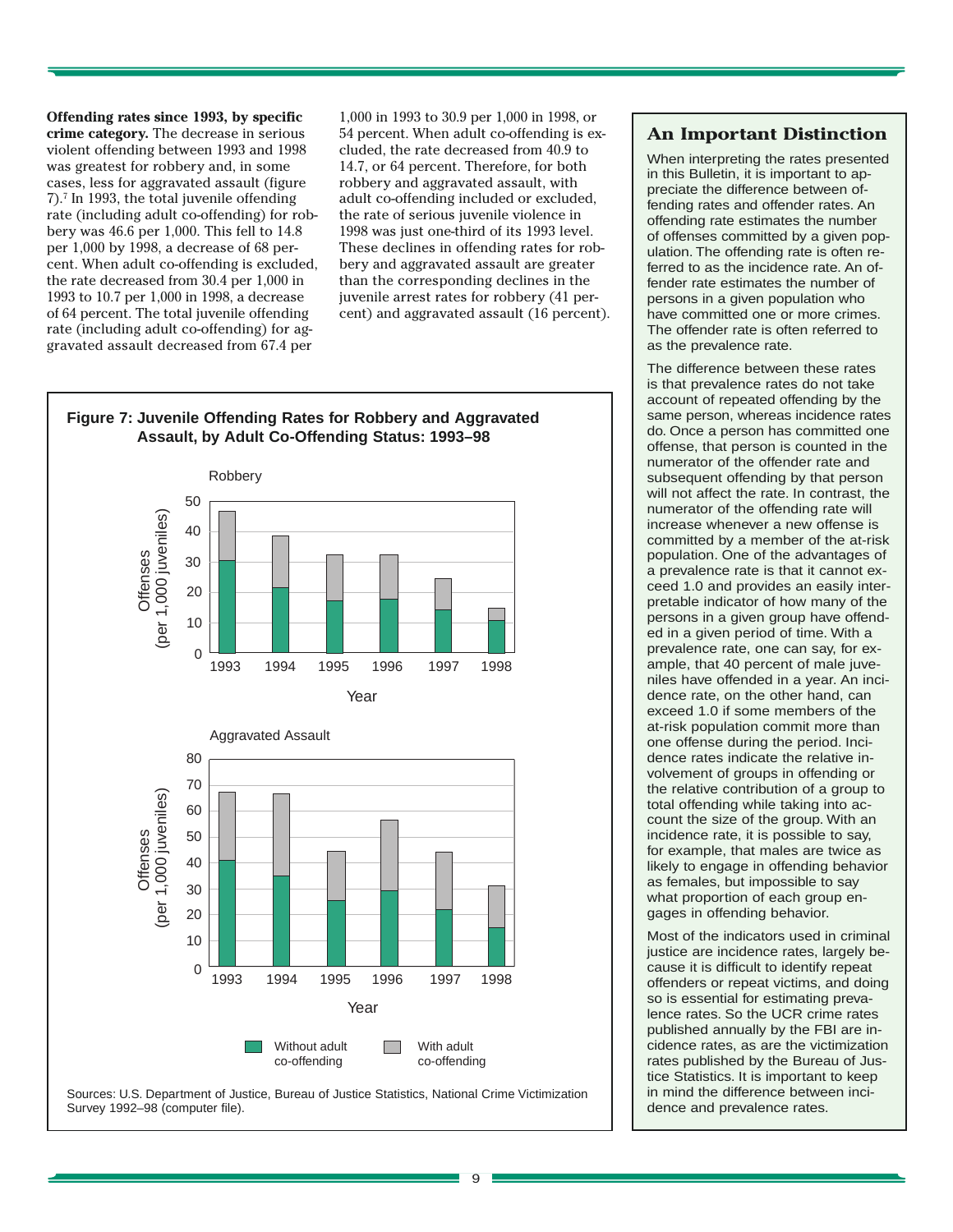**Offending rates since 1993, by race and crime category.** The decrease in overall serious violent offending was greater for black juveniles than for white juveniles from 1993 to 1998, and this pattern was replicated for both robbery and aggravated assault (figure 8). For robbery, including adult co-offending, the offending rate for white juveniles decreased 46 percent (45 percent when adult co-offending is excluded) and the offending rate for black

juveniles decreased 76 percent (77 percent excluding adult co-offending). The decrease in the offending rate (including adult co-offending) for white juveniles who committed aggravated assault was 49 percent (50 percent excluding adult co-offending) compared with 70 percent (79 percent excluding adult co-offending) for black juveniles.

**Trends in co-offending since 1993.** It is possible, using NCVS data, to examine the contribution of co-offending to the total juvenile offending rate for serious violent crimes. Throughout the period 1993 to 1998, the average annual juvenile offending rate was 87 offenses per 1,000. Lone offending accounted for 18 offenses per 1,000, co-offending with other juveniles accounted for 42 per 1,000, and cooffending with adults accounted for 27 per 1,000. Overall, three-fourths of juvenile offending was co-offending, and more than

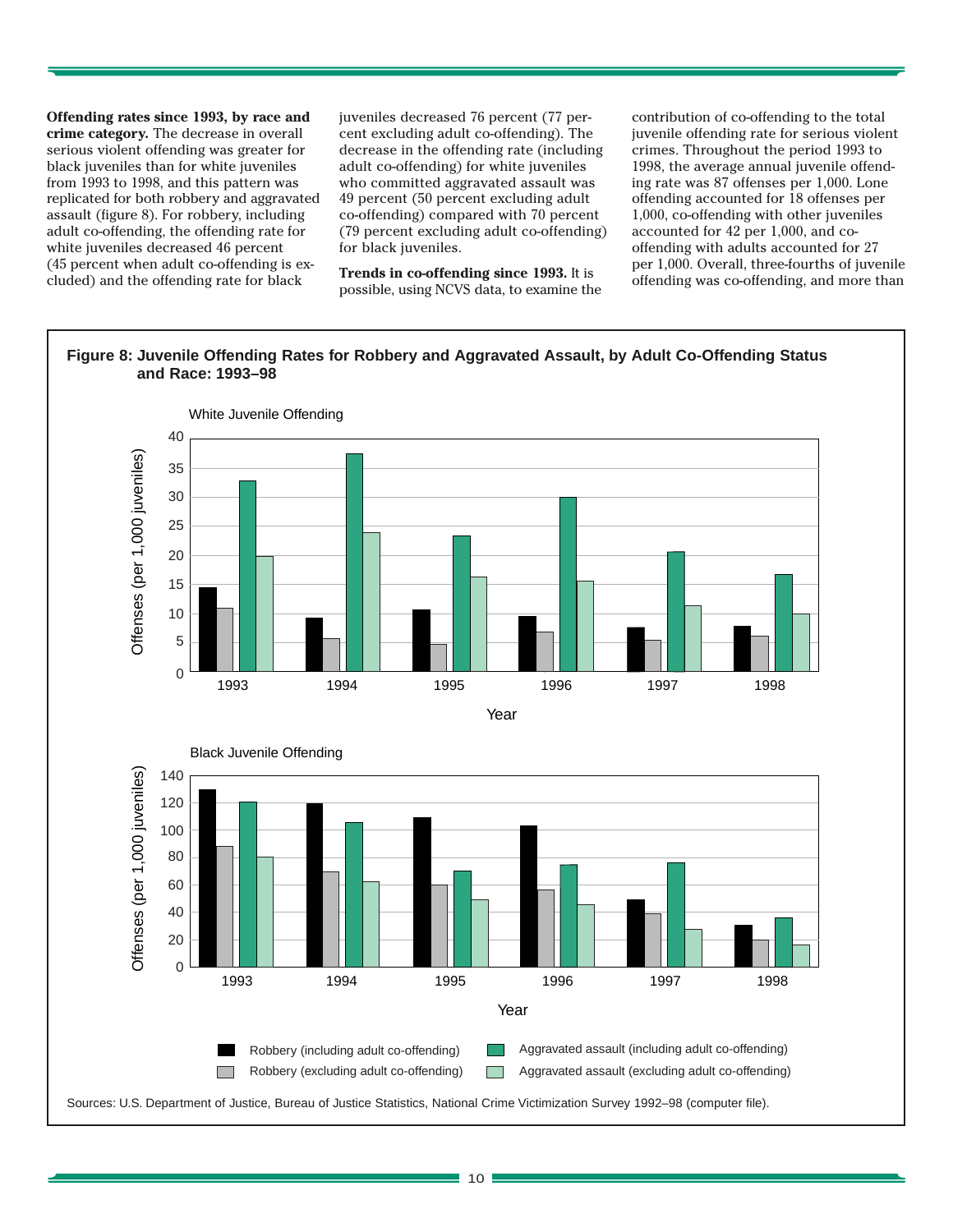

## **Table 1: Average Juvenile Offending Rates for Serious Violent Crimes, by Gender and Co-Offending Status: 1993–98**

| Gender | Offending Rate (per 1,000 juveniles) |                         |                                          |                         |  |
|--------|--------------------------------------|-------------------------|------------------------------------------|-------------------------|--|
|        | <b>Committed</b><br>Alone            | Committed<br>With Adult | <b>Committed</b><br><b>With Juvenile</b> | All<br><b>Incidents</b> |  |
| Male   | 30.3                                 | 55.4                    | 47.7                                     | 133.3                   |  |
| Female | 4.7                                  | 4.3                     | 6.8                                      | 15.8                    |  |

one-third of the co-offending was with adults.

All categories—lone offending, co-offending with juveniles, and co-offending with adults—of the juvenile offending rate for serious violent crimes decreased during 1993–98 (figure 9). The total juvenile offending rate for serious violent crimes decreased 57 percent, from 119 per 1,000 to 51 per 1,000. The decrease in offending rates between 1993 and 1998 was greater for co-offending than for lone offending. The offending rate for lone offenders who committed serious violent crimes decreased by 42 percent over the period, from 24 per 1,000 to 14 per 1,000. The cooffending rate (including both juvenile and adult co-offenders) declined 61 percent, from 96 to 37 per 1,000. The juvenile

co-offending rate decreased more than the adult co-offending rate (67 percent and 47 percent, respectively).

Co-offending is somewhat greater among male juveniles than female juveniles (table 1). On average, throughout the period 1993 to 1998, approximately 78 percent of the male juvenile offending rate for serious violent crimes involved co-offending compared with 70 percent for female juveniles. Co-offending for male juveniles was evenly split between adult co-offending (42 percent of all incidents) and juvenile co-offending (35 percent of all incidents). However, for female juveniles, a greater proportion of all serious violent crimes involved juvenile co-offenders (43 percent of all incidents) than adult co-offenders (27 percent of all incidents).

Decreases in serious violent offending from 1993 to 1998 were greater for female juveniles (68 percent) than for male juveniles (55 percent). The decreases in lone offending and adult co-offending were slightly greater for female juveniles (46 and 61 percent respectively) than male juveniles (42 and 59 percent, respectively).<sup>8</sup> The largest differences between the genders occurred in co-offending with other juveniles, where the decrease for male juveniles was 62 percent compared with a 92-percent decrease for female juveniles. Figure 10 shows the 1993–98 rates of lone offending, juvenile co-offending, and adult co-offending for male and female juveniles.

Between 1993 and 1998, lone offending represented a much higher proportion of the offending rate for white juveniles than for black juveniles (table 2). Thirty-one percent of the white juvenile offending rate for serious violent crimes involved lone offending, 37 percent involved co-offending with adults, and 32 percent involved co-offending with juveniles. In contrast, only 20 percent of the black juvenile offending rate for serious violent crimes involved lone offending, 39 percent involved co-offending with adults, and 41 percent involved cooffending with juveniles.

Between 1993 and 1998, the rate of serious violent offending decreased 72 percent for black juveniles and 40 percent for white juveniles. Lone offending dropped by about the same proportion for both races (42 percent for black juveniles and 43 percent for white juveniles). Co-offending with adults decreased more for black juveniles than for white juveniles (63 percent and 50 percent, respectively). The largest difference was for co-offending with juveniles, which decreased 90 percent for black juveniles and 29 percent for white juveniles. Figure 11 shows the 1993–98 rates of lone offending, co-offending with juveniles, and co-offending with adults for white and black juveniles.

In sum, much of the serious violent offending by juveniles is done in groups, and juveniles are as likely to co-offend with an adult as with other juveniles (based on victims' perceptions of offender age). Males engage in co-offending more than females, and blacks more than whites. Between 1993 and 1998, rates of co-offending have decreased faster than rates of lone offending. These decreases in co-offending have been more pronounced for blacks than for whites.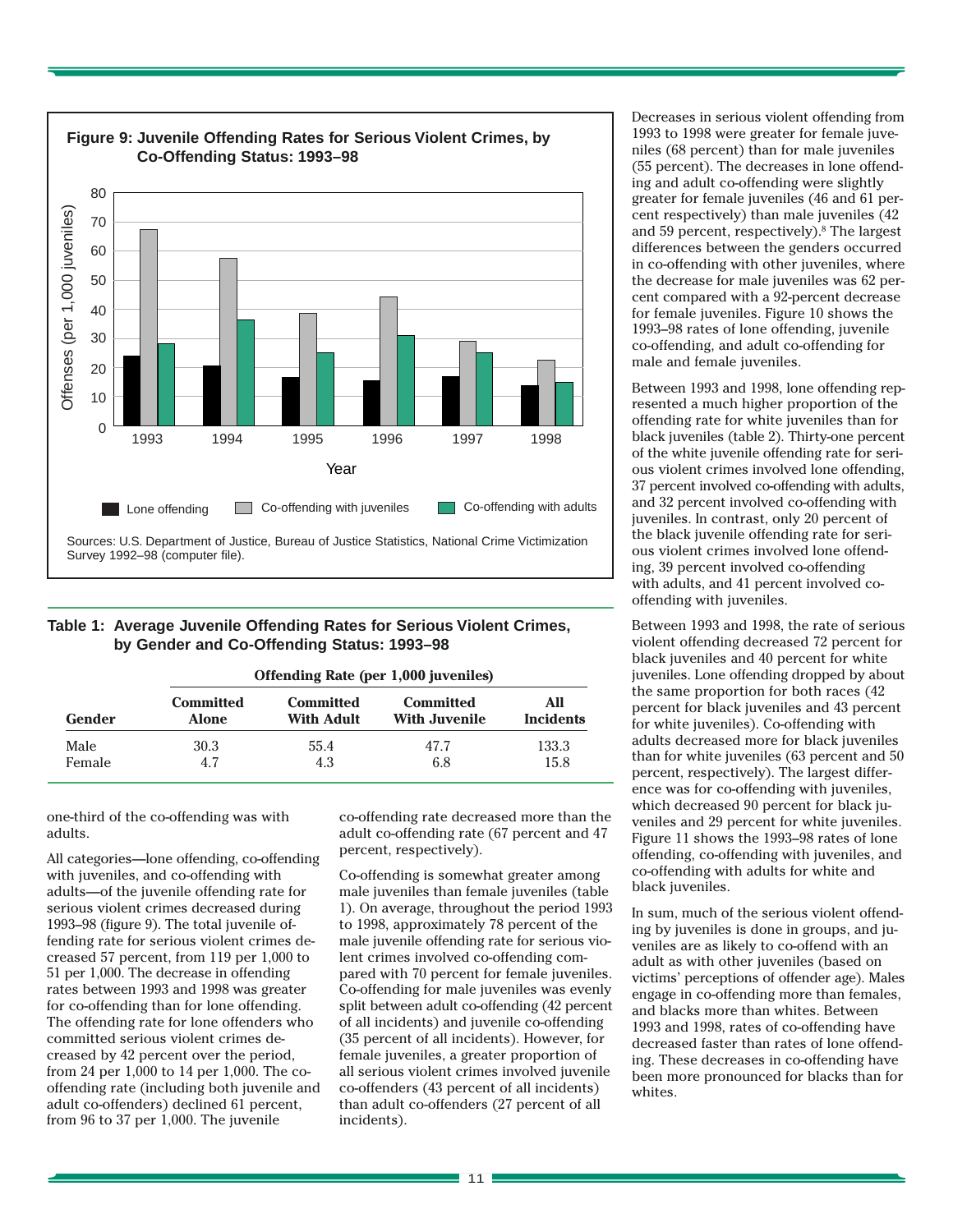

# **Comparing UCR and NCVS Estimates of Offending Rates**

As noted previously, UCR data indicate that the average annual juvenile arrest rate for serious violent crimes during 1980–98 was 5 per 1,000 persons ages 12 to 17. NCVS data indicate that, depending on whether adult co-offending is excluded or included, the juvenile offending rate for the same crimes during the same period was 9 to 15 times the juvenile arrest rate (44 per 1,000 excluding adult co-offending and 75 per 1,000 including adult co-offending). This is not unreasonable, considering that only 20 percent of the violent crimes by juveniles reported in victim surveys are reported to the police and that, of those crimes reported to the police, approximately 50 percent lead to an arrest.

The broad trends in the UCR arrest data and NCVS offending data are similar. Both show decreases in the early 1980s followed by an increase later in the decade, with continued high rates until the mid-1990s, when rates dropped dramatically (figure 1 and figure 12). Arrest rates reached a low point in 1987 but increased steadily thereafter until 1994, when they began to drop. Offending rates reached a low point in 1987 and then increased in 1988. These higher rates persisted until 1994, when they began to trend downward.

The increases observed in the mid-1980s were similar for offending rates and arrest rates, but the decreases in the 1990s were greater for offending rates than for arrest rates. Between 1987 and 1993, the juvenile arrest rate increased about 70 percent, while the juvenile offending rate increased between 114 percent (including adult co-offending) and 195 percent (excluding adult co-offending). Regardless of the assumptions that are made about adult cooffending, the increase in the offending rate was greater than the increase in the arrest rate. Similarly, the juvenile arrest rate for serious violent crimes declined 27 percent from 1993 to 1998, while the juvenile offending rate for serious violent crimes declined between 57 percent (including adult co-offending) and 60 percent (excluding adult co-offending) during the same period. The increases and decreases in the offending rate during 1980–98 were much greater than the increases and decreases in the arrest rate.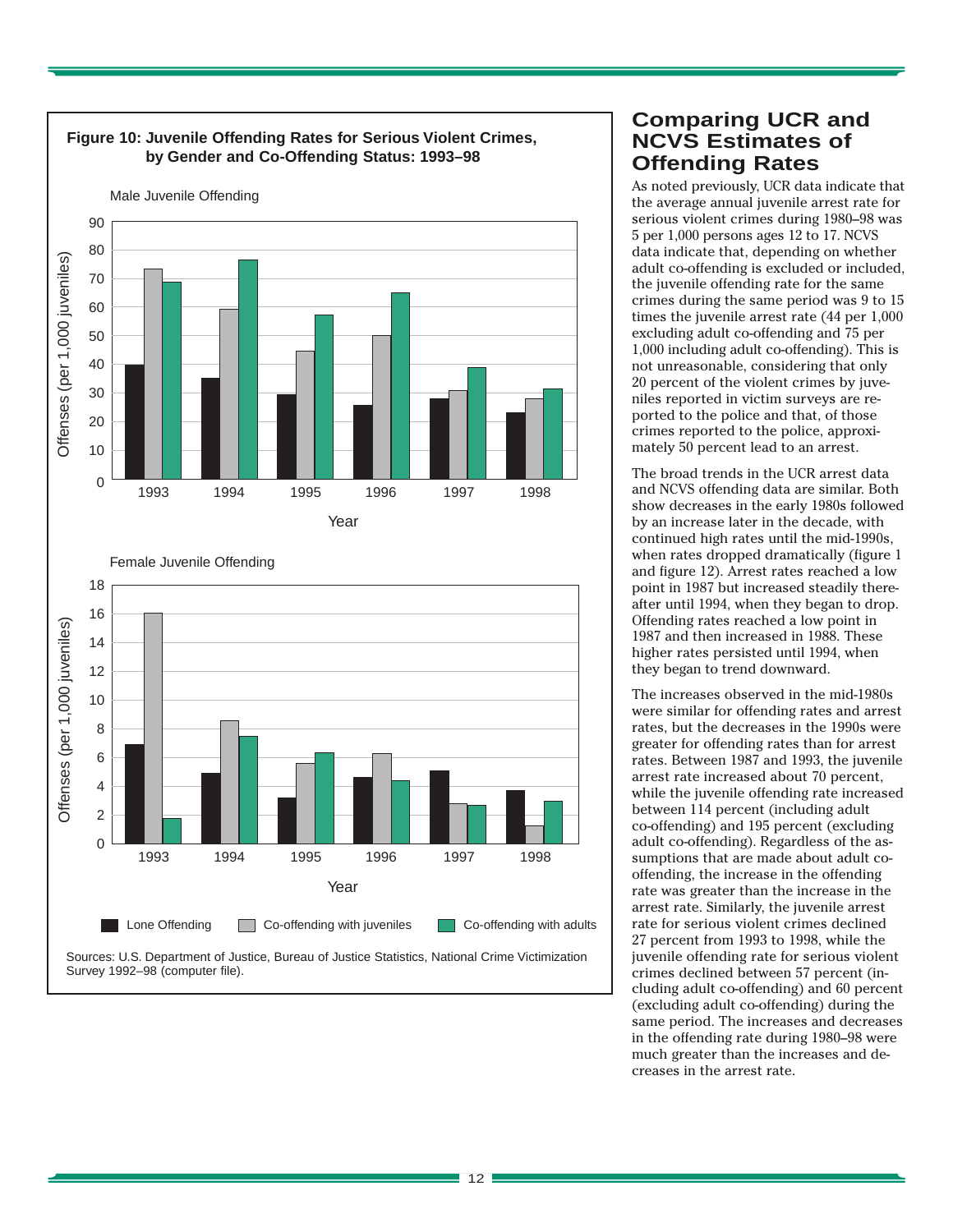| Race                  | <b>Offending Rate (per 1,000 juveniles)</b> |                                |                                          |                         |  |
|-----------------------|---------------------------------------------|--------------------------------|------------------------------------------|-------------------------|--|
|                       | <b>Committed</b><br><b>Alone</b>            | <b>Committed</b><br>With Adult | <b>Committed</b><br><b>With Juvenile</b> | All<br><b>Incidents</b> |  |
| White<br><b>Black</b> | 12.0<br>34.9                                | 14.4<br>68.5                   | 12.2<br>71.6                             | 38.6<br>174.9           |  |

## **Table 2: Average Juvenile Offending Rates for Serious Violent Crimes, by Race and Co-Offending Status: 1993–98**









Sources: U.S. Department of Justice, Bureau of Justice Statistics, National Crime Victimization Survey 1992–98 (computer file).

## **Comparison by Gender**

The data on both arrests and offending showed higher rates of serious violent offending for male juveniles than female juveniles. The overrepresentation of males was greater in the data on offending than in the arrest data. This means that, given their offending rates, male juveniles were underrepresented and female juveniles were overrepresented in arrest data. The disproportionality of male offending decreased over time but more so in arrest data than in offending data.

The ratio of male juveniles to female juveniles was lower in the arrest data than in the offending data. For serious violent crimes (i.e., forcible rape, robbery, and aggravated assault), the average ratio of male juveniles to female juveniles was 6.8 in the arrest data but ranged between 9 (excluding adult co-offending) and 11.5 (including adult co-offending) in the offending data. This discrepancy may be due to the fact that more crimes involving intimates (e.g., siblings, dating couples) are reported in the NCVS than in police data systems. There may be more male offenders in these crimes than in other types of violent crimes, resulting in a higher ratio of male to female offenders. Domestic violence, for example, is more often committed by males than females.

Between 1980 and 1998, the male-female ratio for juvenile arrest rates for serious violent crimes decreased from 8.3 to 4.5 (figure 13). The male-female ratio for juvenile offending rates for serious violent crimes has also generally decreased, but not as consistently and not as much as the arrest rate ratio. The male-female ratio for offending rates (with adult co-offending included) decreased from a high of 22 in 1981 to 10.5 in 1998 (with a low of 7.3 in 1993). When adult co-offending is excluded, the ratio was 16.8 in 1981 and 10.4 in 1998 (with a low of 4.9 in 1993). Although this seems broadly consistent with the arrest data, the male-female ratio in offending has fluctuated throughout the period. Indeed, this ratio increased from 1996 to 1998 in the offending data, while it continued to decline in the arrest data.

One of the factors contributing to the decline in the overrepresentation of males in juvenile arrest rates for serious violent crimes has been the steady increase in the arrest rates for female juveniles since 1980. Between 1980 and 1998, the female juvenile arrest rate for serious violent crimes increased 89 percent, from 0.9 per 1,000 to 1.7 per 1,000 (figure 2). The arrest rate for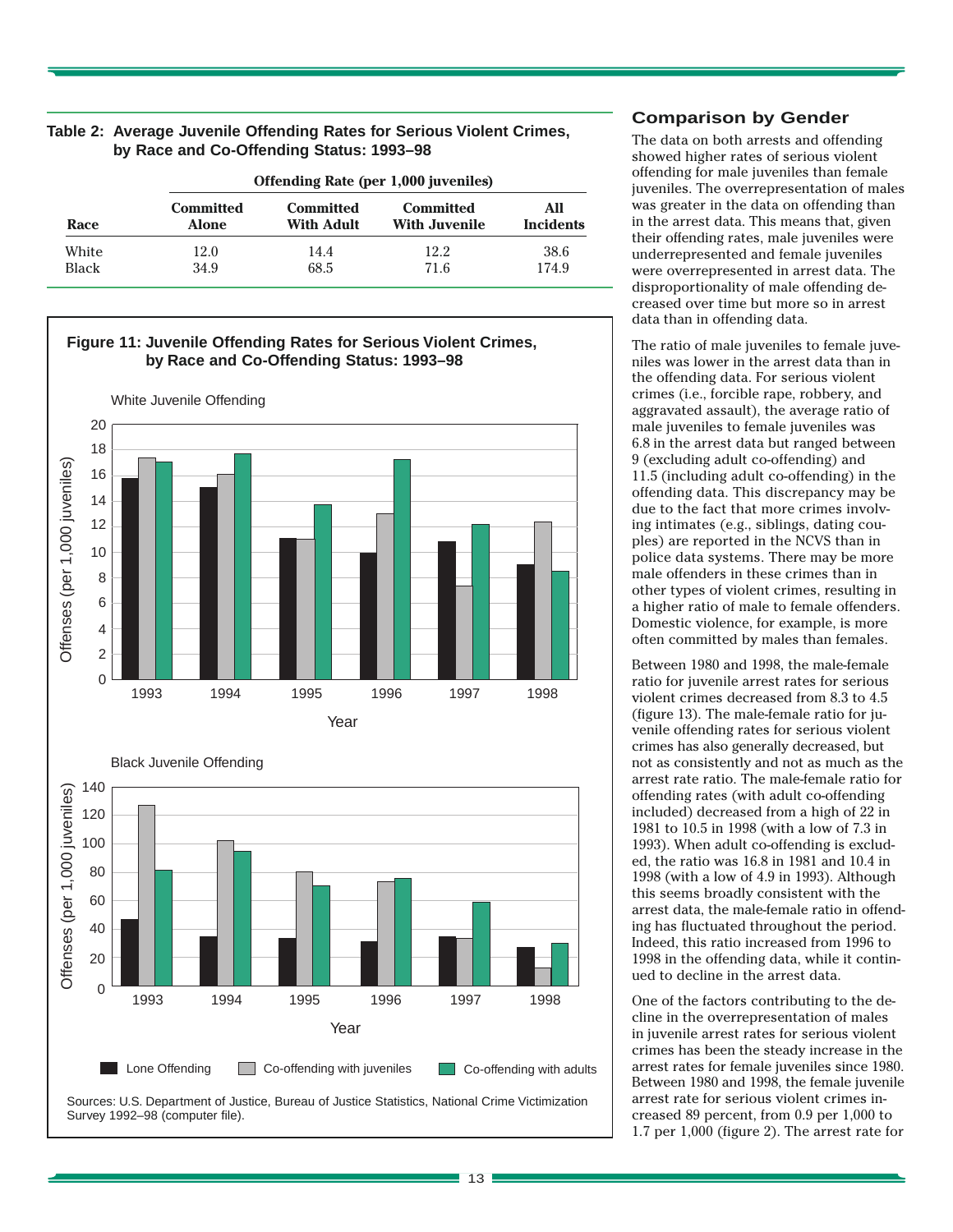

1979–87 (computer file); National Crime Surveys: National Sample 1986–91 (computer file); National Crime Victimization Survey 1992–98 (computer file).



male juveniles increased only 2 percent during the same period. Moreover, arrest rates for male juveniles fluctuated during this period, but arrest rates for female juveniles increased consistently throughout the 19 years. In contrast, female offending rates varied much more over time and did not show the steady increase found in the female arrest rates (figure 5).

## **Comparison by Race**

The data on both offending and arrests showed that compared with white juveniles, black juveniles had much higher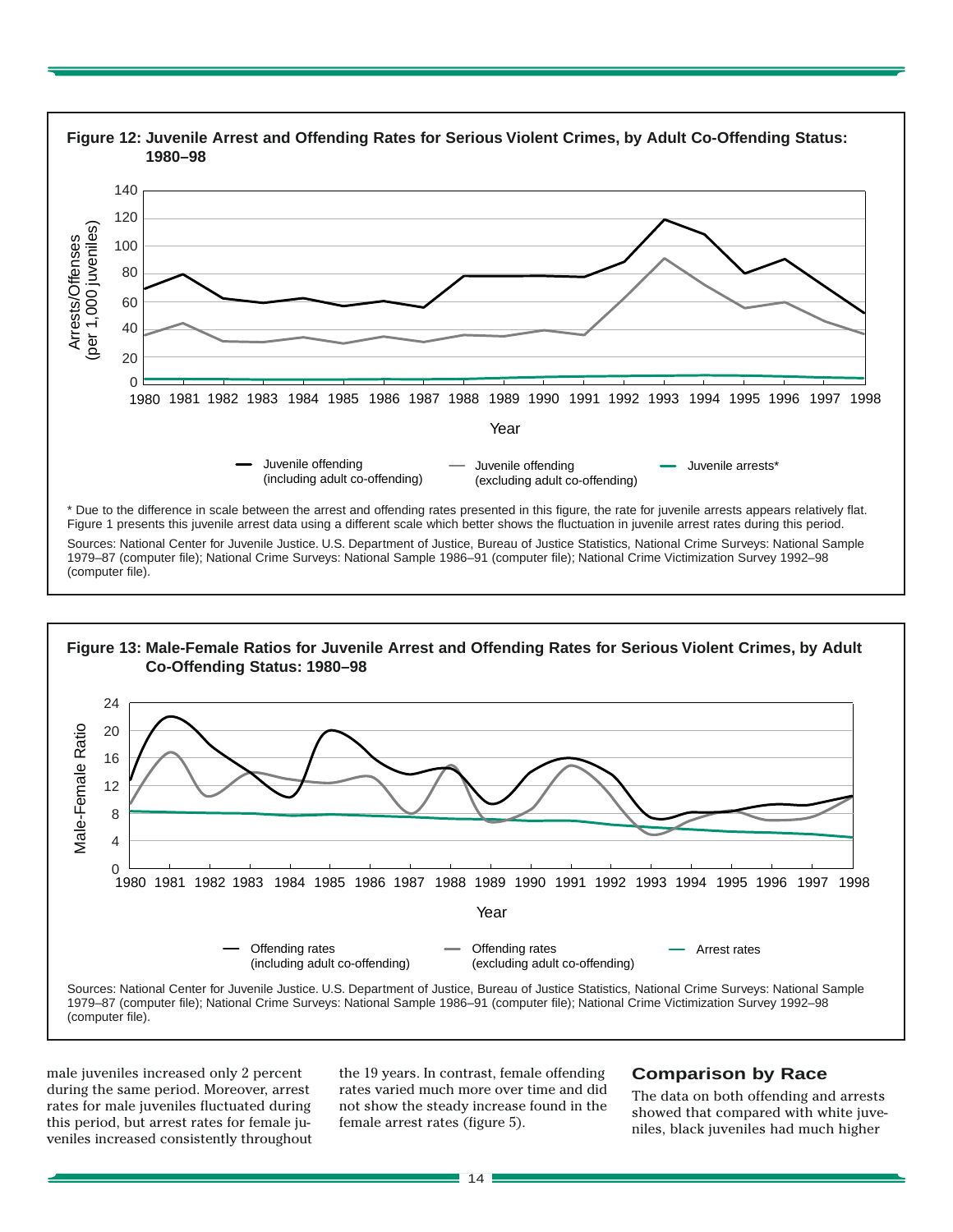rates of involvement in serious violent crime. This disproportionality was greater in arrest rates than in offending rates. However, it decreased over time in both the arrest data and the offending data. Much of the overall decrease in the disproportionality of serious violent offending by black juveniles was the result of the large decrease in offending by blacks for these crimes that occurred after 1993.

During 1980–98, the average arrest rate for serious violent crimes was 5.7 times higher for black juveniles than for white juveniles. The black-white ratio for offending rates for serious violent crimes ranged from 4.1 (including adult co-offending) to 3.4 (excluding adult co-offending). Although blacks are overrepresented in both the offending data and the arrest data for 1980–98, the overrepresentation is greater in the arrest data.

Over time, the black-white arrest rate ratio declined from a high of 6.9 in 1983 to 3.9 in 1998, or 43 percent (figure 14). The comparable offending ratio (including adult co-offending) decreased from a high of 6.1 in 1992 to 2.4 in 1998, or 61 percent. When adult co-offending is excluded from the offending rates, the ratio decreased

from a high of 5.2 in 1993 to a low of 1.9 for 1998, or 63 percent.

In the period 1992–98, the black-white arrest ratio was quite similar to the blackwhite offending ratio. On average during this period, the black arrest rate was 4.9 times that of whites. The black offending rate was 4.2 times that of whites when adult co-offending is excluded and 4.6 times that of whites when adult cooffending is included.

The decrease in the overrepresentation of blacks in juvenile arrest rates for serious violent crimes resulted in part from the steady increase in arrest rates for white juveniles since the early 1980s. The white juvenile arrest rate for serious violent crimes increased from 2.3 in 1980 to 4.2 in 1994 (figure 3), an increase of 83 percent. This rate only began to decrease noticeably in 1996. In contrast, the black juvenile arrest rate for serious violent crimes increased 64 percent during 1980–94, and, beginning in 1994, it decreased more sharply than the arrest rate for white juveniles. Looking at offending rates, the decrease in the racial disproportionality has resulted from decreases in black offending since 1990, not increases in white offending.

# **Conclusion**

Examining serious violent offending through data gathered from victims provides a picture that is both similar to and different from that emerging from police arrest data. Not surprisingly, the volume of offending is much greater in the NCVS data than is indicated in the UCR arrest data. Depending on whether adult co-offending is excluded or included, offending rate estimates from the NCVS data are 9 to 15 times greater than the arrest rate estimate from the UCR data. Both sources of data show race and gender disproportionality in serious violent offending. Male juveniles offend at much higher rates than female juveniles. Black juveniles offend at much greater rates than white juveniles. The amount of gender disproportionality, however, is greater in the NCVS data than the UCR data, while the racial disproportionality is greater in the UCR data than the NCVS data. In other words, victims indicate that there are more male offenders (relative to female offenders) and more white offenders (relative to black offenders) than appear in police records.





1979–87 (computer file); National Crime Surveys: National Sample 1986–91 (computer file); National Crime Victimization Survey 1992–98 (computer file).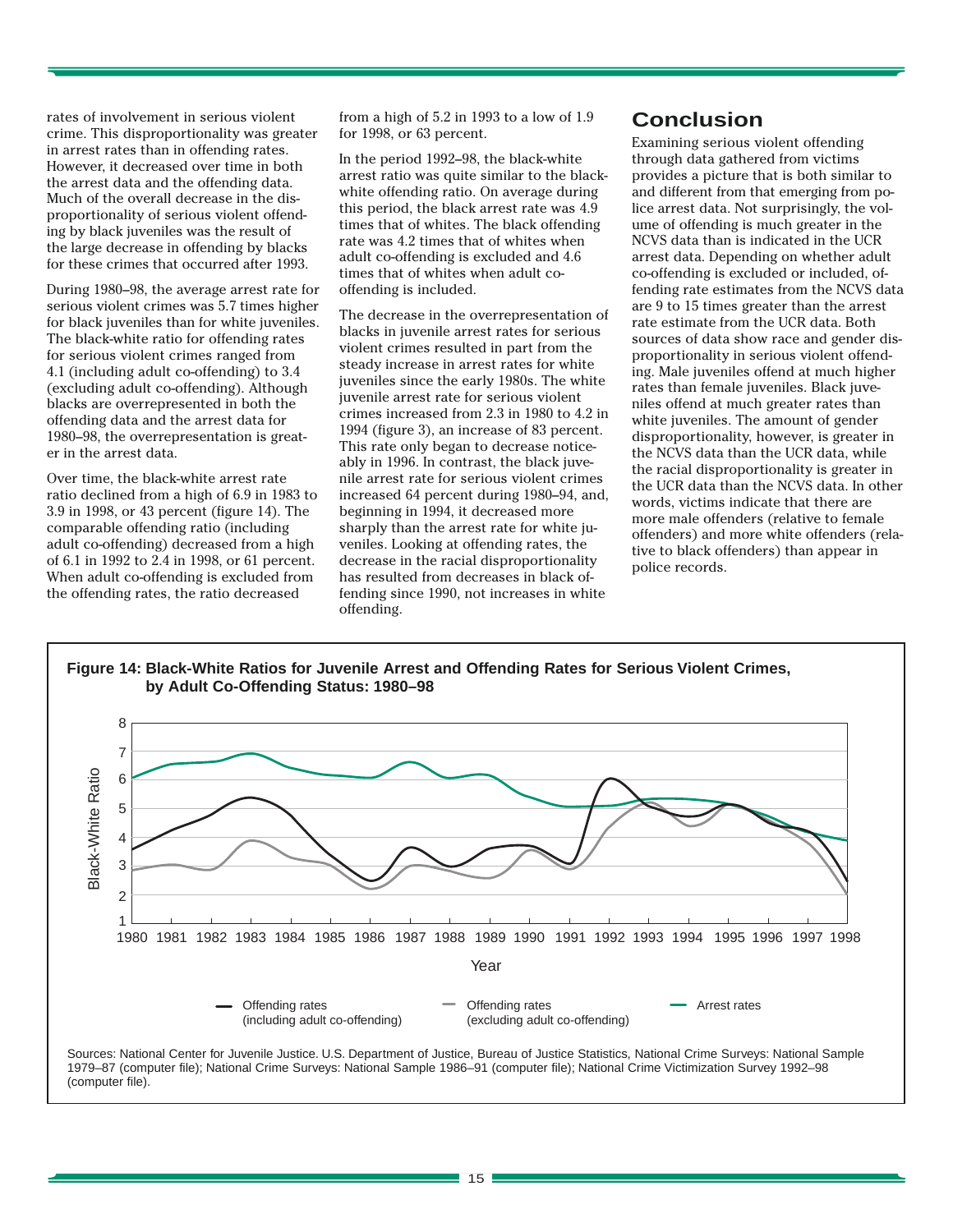# **Adjusting NCVS Data**

As noted in the text, the methodology employed in the National Crime Victimization Survey (NCVS) was changed radically in 1992. As a result, data from the pre-1992 period, when the survey was known as the National Crime Surveys (NCS), must be adjusted to make them comparable to the more recent data. An adjustment of the data is possible because the old NCS and new (NCVS) designs were run in parallel for 18 months. Data from this overlap period can be used to compute the ratio of estimates from the post-1992 and pre-1992 designs. This ratio, in turn, can be used to adjust all the pre-1992 data to make them comparable to the post-1992 data (Kindermann, Lynch, and Cantor, 1997; Rand, Lynch, and Cantor, 1997; Lynch and Cantor, 1996).

The Bureau of Justice Statistics (BJS) has produced a ratio adjustment for major crime classes. BJS cautions, however, that this adjustment factor may not be suitable for adjusting trends for subpopulations (such as juveniles) or specific estimates other than victimization rates. Consequently, adjustment factors for offender trends have been specifically developed for the analysis presented in this Bulletin.

These adjustment factors were produced using the same methodology employed by Lynch and Cantor (1996) to determine the adjustments BJS used for gross victimization trends. Specifically, offending rates were estimated using the NCS and the NCVS data from the 1992 overlap. Significance tests were performed on the differences between the rate estimates from the old and new designs. When significant differences were found, further tests were employed for specific subpopulations. If, for example, the rates from the NCVS were significantly different from the NCS for both males and females, the significance of this difference was tested to determine whether specific ratio adjustments should be applied for each gender. Whenever significant differences between the designs were found, adjustment ratios were produced and applied to each subgroup. If these differences were not significant, then the same adjustment ratio was applied to all subgroups. The following are the adjustment ratios used in this Bulletin for offending rates overall, by gender, and by race.

**Overall.** The adjustment ratios for overall juvenile offending including adult co-offending are as follows: rape, not significant (ns); robbery, ns; aggravated assault, ns; simple assault, 2.02; total violence, 1.58. The adjustment ratios for juvenile offending excluding adult co-offending are as follows: rape, 1.65; robbery, ns; aggravated assault, 0.91; simple assault, 1.74; total violence, 1.29.

**By gender.** The adjustment ratios for male juvenile offending including adult co-offending are as follows: rape, 3.05; robbery, ns; aggravated assault, ns; simple assault, 1.42; total violence, 1.41. The adjustment ratios for male juvenile offending excluding adult co-offending are as follows: rape, ns; robbery, ns; aggravated assault, ns; simple assault, 1.69; total violence, 1.68. The adjustment ratios for female juvenile offending including adult co-offending are as follows: rape, ns; robbery, ns; aggravated assault, ns; simple assault, 1.42; total violence, 1.41. The adjustment ratios for female juvenile offending excluding adult co-offending are as follows: rape, ns; robbery, ns; aggravated assault, ns; simple assault, 1.69; total violence, 1.68.

**By race.** The adjustment ratios for white juvenile offending including adult co-offending are as follows: rape, ns; robbery, ns; aggravated assault, 1.48; simple assault, 1.79; total violence, 1.59. The adjustment ratios for white juvenile offending excluding adult co-offending are as follows: rape, ns; robbery, ns; aggravated assault, 1.90; simple assault, 1.68; total violence, 1.53. The adjustment ratios for black juvenile offending including adult co-offending are as follows: rape, ns; robbery, ns; aggravated assault, 0.63; simple assault, 1.99; total violence, 1.11. The adjustment ratios for black juvenile offending excluding adult co-offending are as follows: rape, ns; robbery, ns; aggravated assault, 0.59; simple assault, 2.06; total violence, 1.53. The adjustment ratios for other-race juvenile offending including adult co-offending are as follows: rape, ns; robbery, ns; aggravated assault, 2.29; simple assault, 3.75; total violence, 2.26. The adjustment ratios for other-race juvenile offending excluding adult co-offending are as follows: rape, ns; robbery, ns; aggravated assault, 1.0; simple assault, 3.55; total violence, 3.18.

Although this adjustment procedure is useful, it must be used with caution. The 18-month overlap period does not provide many data for estimating adjustment ratios. The NCVS sample was not expanded during this period. Half the usual NCVS sample completed the pre-1992 instrument and half the post-1992 instrument. As a result, the reliability of the estimates from the overlap period is less than that of the NCVS generally. This means that the adjustment ratios are likely to be unstable for smaller population subgroups and rare offenses. Moreover, the accuracy of the adjustment ratios is likely to decrease the farther back in time one goes from the overlap period. For these reasons, this Bulletin presents trends only back to 1980, and these trends are limited to large classes of violent crime and major population groups. More detailed trends were produced for the post-1992 period (see "Trends in Offending Rates Since 1993" on pages 8–11), when a consistent design was used for the full NCVS sample.

The trends in serious violent offending for juveniles are broadly similar in the two data sources. Both show decreases in serious violent offending until about 1986–87 and increases thereafter until around 1994, when sharp decreases began and continued until 1998. Both race and gender disproportionality declined between 1980 and 1998 in both the UCR and NCVS data, as

the overrepresentation of male offenders and the overrepresentation of black offenders decreased.

This examination of offending using NCVS data confirms the general picture of offending derived from UCR arrest data. At the same time, the greater racial disproportionality and the lower gender disproportionality found in the arrest data raise

some questions. It is tempting to infer that police policy is the likely cause of these differences, specifically, that the police tend to arrest black offenders more often than white offenders or female offenders more often than male offenders. However, recent research (Pope and Snyder, in press) finds no support for these contentions, at least as they apply to serious violent crimes.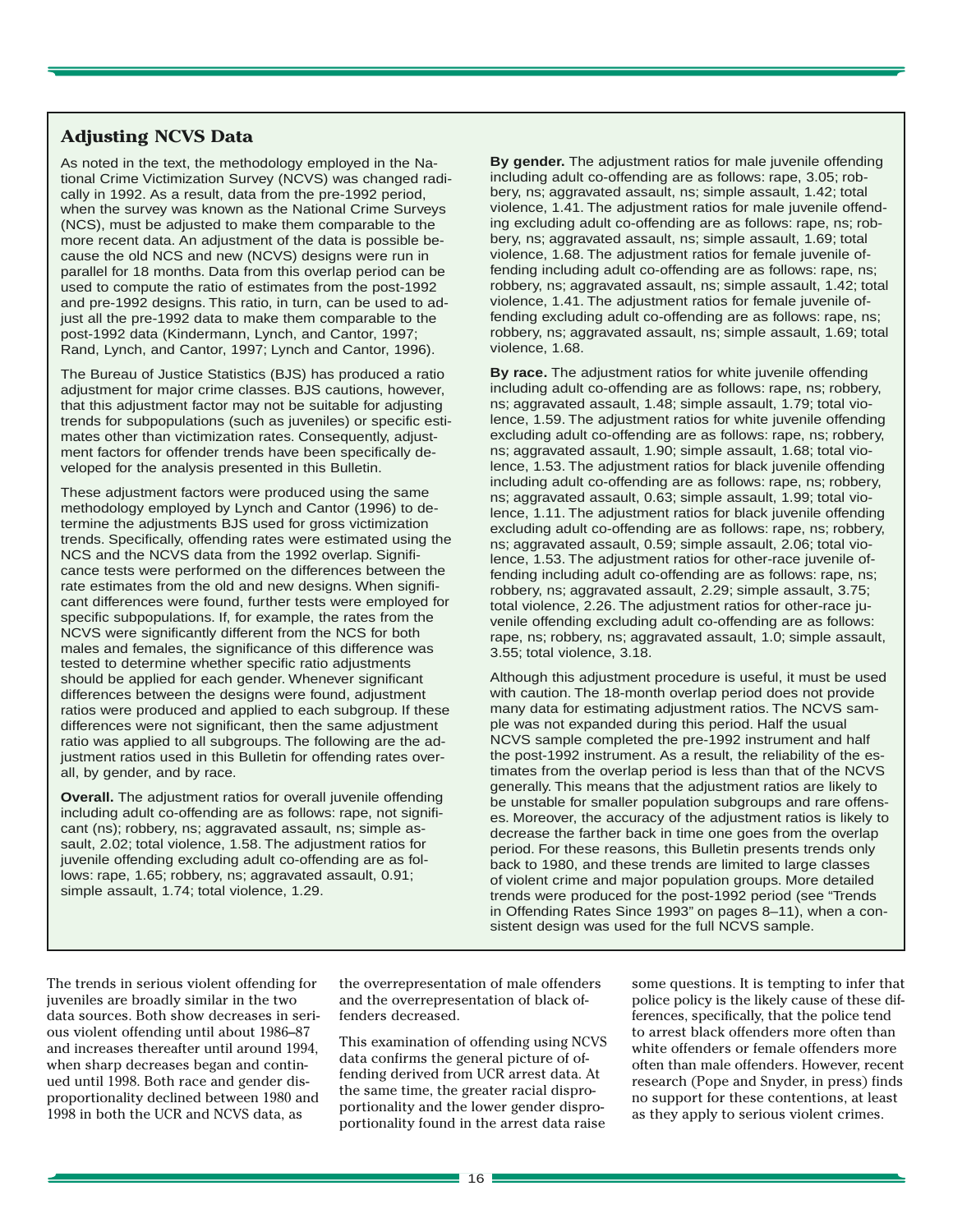Other explanations must be considered. One factor may be differential reporting of crimes by victims. For example, if victims of crime by black offenders are more likely to report their victimization to the police, then the arrest rate for black offenders will be higher even if the police treat every case about equally. Other factors may be differences in the scope, definitions, and procedures used in police record systems and victim surveys. The UCR arrest rates, for example, include arrests for events that are not asked about in the NCVS, such as commercial robbery, which in the UCR arrest data is not separated from noncommercial robbery and thus cannot be removed from the dataset to allow equal comparison with the NCVS data. If these events involve black offenders more than white offenders, then this could account for the greater racial disproportionality in the arrest data relative to the offending data. Similarly, the fact that larger urban places (which have disproportionately large black populations) report more reliably than smaller places in the UCR may lead to the overrepresentation of black juveniles in the UCR arrest data. If analysts adjusted the UCR arrest data to take the missing information into account more systematically, the differences between the police and victim survey data in race and gender disproportionality might disappear.

All of these explanations—and others must be pursued to understand the apparently discrepant pictures of offenders emerging from the UCR and the NCVS. The good news is that most of these alternative explanations for the observed differences can be examined with the UCR and NCVS data. Although beyond the scope of this analysis, it is possible, for example, to develop and apply adjustments in the UCR to account for the overrepresentation of large population places. Then this explanation for black overrepresentation in the UCR data would be eliminated.

Finally, this examination of victim data offers a view of co-offending that is not often obtained (or obtainable) from police data. The majority of juvenile violent offending is done in groups. About one-third of this group offending involves adults. Male juveniles are more disposed to group offending than female juveniles, and black juveniles much more than white juveniles. The declines in the juvenile offending rates for serious violent crimes between 1994 and 1998 were greatest for juvenile co-offending, especially for blacks. It is unclear why the

drop in juvenile co-offending was so steep for blacks compared with whites.<sup>9</sup> Possible explanations for this dramatic decrease in violent co-offending among black juveniles should be explored empirically to enhance the understanding of the recent drop in overall crime, with particular attention to the disparate declines in lone and group offending.

# **Endnotes**

1. The numerator for the arrest rates presented in this Bulletin is arrested juveniles between the ages of 10 and 17. The denominator for the arrest rates is all juveniles between ages 12 and 17. This denominator was used to be consistent with the denominator for the offending rates from the NCVS. Because there are relatively few arrested persons younger than 12 in the UCR data, including them in the numerator (but not the denominator) of the rate will not distort the arrest rate by much. The UCR arrest rates used in this Bulletin will be slightly higher than they should be.

2. For ease of reading and to maintain consistency within the Bulletin, rounded numbers are used in calculations and presented in the text. The methodology used to calculate the trends presented in the Bulletin is described in "Computing Offending Rates With the NCVS" (see pages 4–5). See also "Adjusting NCVS Data" (page 16).

3. The Survey of Inmates in State and Federal Facilities includes information on the crime event that brought the inmate to prison, but the respondents are largely adults.

4. The imprecision of this statement comes, in part, from the difficulty of judging the age of offenders in the course of a criminal event and the fact that most adult co-offenders are young adults. Victims may overestimate or underestimate the age of some people in the group of offenders. In some cases, they may perceive adults to be juveniles; in others, they may perceive juveniles to be adults. There is no reason, however, to believe that these errors in identifying the age of offenders will be in one direction. Indeed, it seems more likely that these errors will be in both directions and will therefore be offsetting to some degree. This would mean that any ambiguity in distinguishing "juvenile offending" comes largely from the prevalence of co-offending or group offending (specifically group offending that involves both juveniles and young

adults), not from victims' misidentification of offenders' age.

5. All comparisons of statistics made in this report are statistically significant at the 0.1 level or less. The standard errors used in these statistical tests take into account the complex sampling used in the NCVS.

6. This pattern is broadly consistent with the theories of Blumstein and Wallman (2000) concerning the increase in violence in cities during the late 1980s and early 1990s. They contend that the increases in violence were due initially to the drug trade. Teenagers were recruited to participate in drug distribution, presumably with adults. This would increase adult co-offending. Participation in drug distribution required weapons, and the widespread carrying of weapons encouraged even those not in the drug trade to arm themselves. The availability of arms among teenagers led to increases in serious violence among teenagers not involved in drug distribution. This could explain increases in juvenile-only offending after the initial increases in adult co-offending with juveniles.

7. The other serious violent crime category (forcible rape) is relatively rare (1.12 per 1,000), and trends are unstable.

8. The percentages for adult co-offending were calculated from peaks in 1994.

9. As Blumstein and Wallman (2000) argue, the routinization of the drug trade and the decrease in violence attendant to the drug trade may account for this. If juveniles were recruited into the drug trade, it is not unreasonable to assume that they participated in groups (even gangs) distributing drugs. In addition, it is reasonable to assume that they would also participate in the violence attendant to the drug trade in groups. As the drug trade became more organized and less violent, the need for group violence diminished. Even if these juveniles did not participate in the drug trade, living in areas with high levels of violence virtually requires affiliation with a group for protection. This, in turn, increases the chance of co-offending.

# **References**

Biderman, A.D., and Lynch, J.P. 1991. *Understanding Crime Incidence Statistics: Why the UCR Diverges From the NCS.* New York, NY: Springer Verlag.

Blumstein, A., and Wallman, J. 2000. *The Crime Drop in America.* New York, NY: Cambridge University.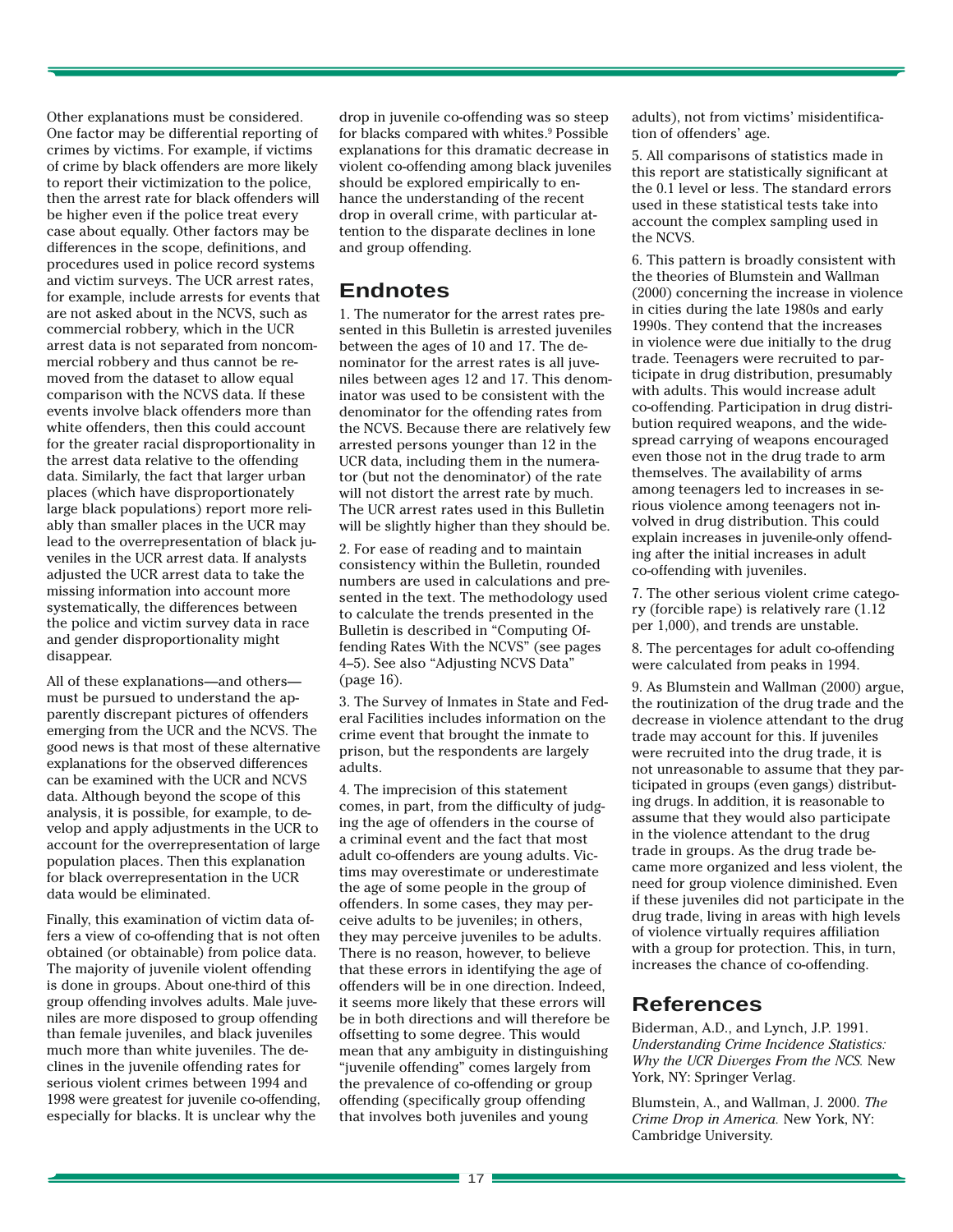Dodge, R. 1987. *Series Crime: Report of a Field Test. Technical Report.* Washington, DC: U.S. Department of Justice, Office of Justice Programs, Bureau of Justice Statistics.

Federal Bureau of Investigation. 1999. *Crime in the United States, 1998.* Washington, DC: U.S. Department of Justice.

Jarvis, J.P., and Lynch, J.P. 1996. Towards an error profile of the Uniform Crime Reports: Assessing the effects of imputation. Unpublished paper presented at The Workshop on the Quantitative Analysis of Crime and Justice Data, Inter-university Consortium for Political and Social Research, University of Michigan, August 2, 1996.

Kindermann, C., Lynch, J.P., and Cantor, D. 1997. *The Effects of the Redesign on Victimization Estimates.* Data Brief. Washington, DC: U.S. Department of Justice, Office

of Justice Programs, Bureau of Justice Statistics.

Lynch, J.P., Berbaum, M., and Planty, M. 1999. *Investigating Repeat Victimization With the National Crime Victimization Survey.* Report to the National Institute of Justice.

Lynch, J.P., and Cantor, D. 1996. Models for adjusting the NCS trend to account for design differences between the NCS and the NCVS. Memorandum to the American Statistical Association Committee on Law and Justice Statistics, May 28, 1996.

Maltz, M. 1999. *Bridging the Gap in Police Crime Data.* Washington, DC: U.S. Department of Justice, Office of Justice Programs, Bureau of Justice Statistics.

Planty, M.G. 2000. Examining the differential returns from robbery incidents. Unpublished dissertation. Washington, DC:

American University, School of Public Affairs.

Pope, C., and Snyder, H. In press. *Race as a Factor in Juvenile Arrests.* Bulletin. Washington, DC: U.S. Department of Justice, Office of Justice Programs, Office of Juvenile Justice and Delinquency Prevention.

Rand, M., Lynch, J.P., and Cantor, D. 1997. *Long Term Trends in Crime Victimization.* Washington, DC: U.S. Department of Justice, Office of Justice Programs, Bureau of Justice Statistics.

Rennison, C. 2000. *Criminal Victimization in the United States, 1999.* Washington, DC: U.S. Department of Justice, Office of Justice Programs, Bureau of Justice Statistics.

Singer, S. 1981. Homogeneous victimoffender populations: A review and some research implications. *Journal of Criminal Law and Criminology* 72(2):779–788.

## **Related Online OJJDP Publications**

If you are interested in more information about juvenile violence and victimization, please consult the recently completed OJJDP publications listed below. These publications are available in Adobe Acrobat and HTML online formats and can be downloaded from OJJDP's Web site (ojjdp.ncjrs.org). Click on "Publications" to access an alphabetical list of titles or to browse documents by topic area. You may also order copies of these and other publications by calling the Juvenile Justice Clearinghouse at 800–638–8736.

**Addressing Youth Victimization** (NCJ 186667). This Action Plan Bulletin explains that although violent crime has decreased significantly since publication of Combating Violence and Delinquency: The National Juvenile Justice Action Plan in 1996, too many children continue to be victims of violent crime, child abuse and neglect, and exposure to violence. In turn, this victimization perpetuates a cycle of violence in which children later become the perpetrators of violence against others. This Bulletin describes a variety of programs and services that have been implemented at the State and local levels to address youth victimization and its effects. Federal agencies are collaborating to support this work through efforts such as the Coordinating Council's call to break the cycle of violence. Available at ojjdp.ncjrs.org/ pubs/violvict.html#186667.

**Animal Abuse and Youth Violence** (NCJ 188677). This OJJDP Bulletin describes psychiatric, psychological, and criminal research linking animal abuse to interpersonal violence perpetrated by juveniles and adults. Particular attention is focused on the prevalence of cruelty to animals by children and adolescents and to the role of animal abuse as a possible symptom of conduct disorder. In addition, the motivations and etiology underlying the maltreatment of animals are thoroughly reviewed. The Bulletin includes recommendations to curb such cruelty, while providing contact information for additional resources concerned with violence perpetrated against animals and people. Available at ojjdp.ncjrs.org/pubs/violvict.html#188677.

**Gun Use by Male Juveniles: Research and Prevention** (NCJ 188992). This OJJDP Bulletin examines patterns of gun ownership and gun carrying among adolescents, drawing on data from OJJDP's Rochester Youth Development Study. The Bulletin, which is part of the Youth Development Series, also addresses the interrelationship between gangs and guns and describes prevention programs, including the Boston Gun Initiative, the Office of Community Oriented Policing Services' Youth Firearms Violence Initiative, and OJJDP's Partnerships To Reduce Juvenile Gun Violence Program. Effective efforts to reduce illegal gun carrying and gun violence among youth require the support and participation of multiple community agencies. The information presented in this Bulletin is intended to enhance those efforts. Available at ojjdp.ncjrs.org/ pubs/violvict.html#188992.

**Juvenile Delinquency and Serious Injury Victimization** (NCJ 188676).This OJJDP Bulletin draws on data from two OJJDP longitudinal studies on the causes and correlates of juvenile delinquency—the Denver Youth Survey and the Pittsburgh Youth Study—to explore the interrelationship between delinquency and victimization. The Bulletin, part of OJJDP's Youth Development Series, focuses on victims of violence who sustained serious injuries as a result of the victimization. Being victimized may lead to victimizing others. The studies found that many victims were prone to engage in illegal activities, associate with delinquent peers, victimize other delinquents, and avoid legal recourse in resolving conflicts. A clearer understanding of the patterns and predictors of victimization offers the potential for increased effectiveness in designing and implementing strategies to reduce both victimization and offending. Available at ojjdp.ncjrs.org/pubs/ violvict.html#188676.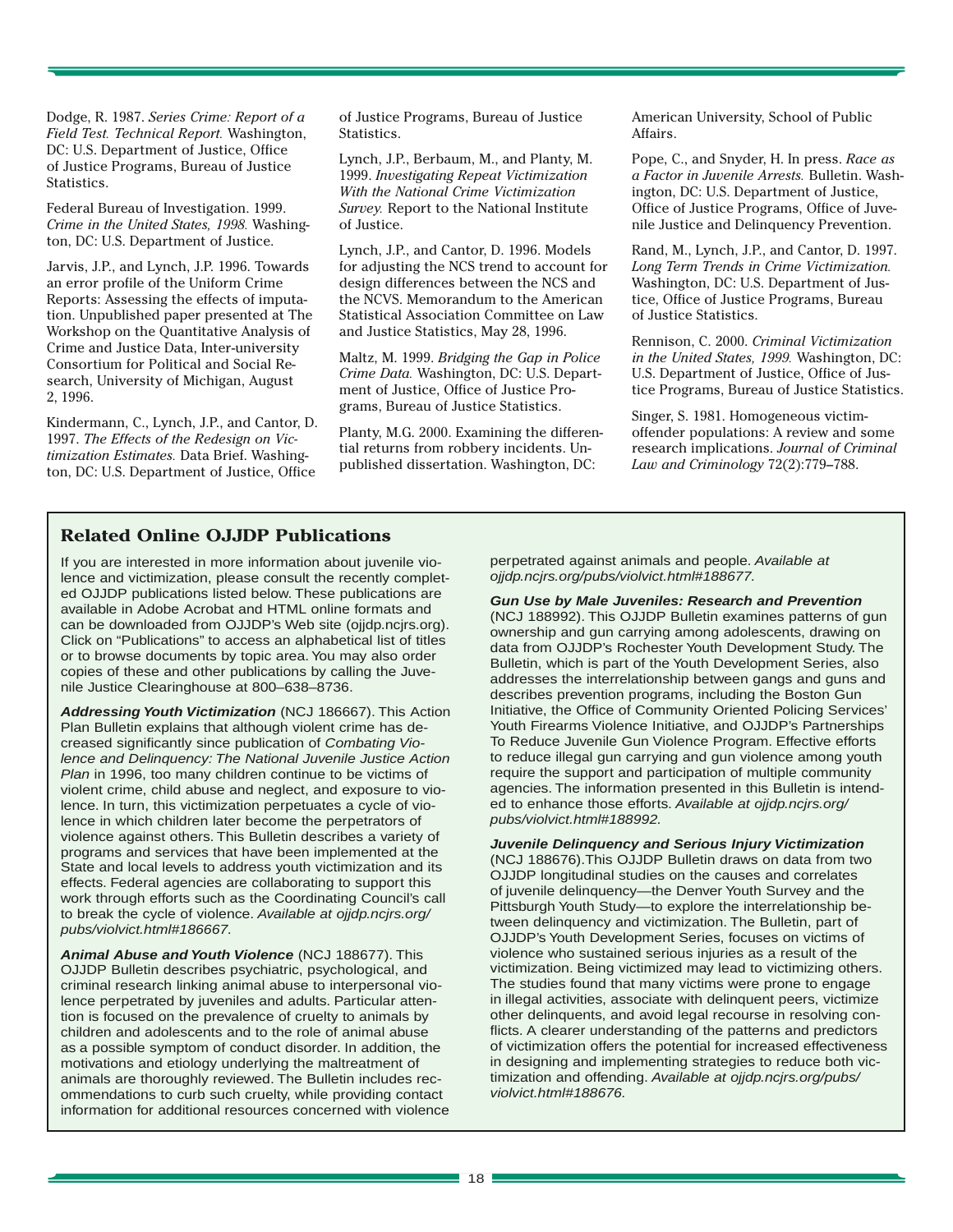Snyder, H. 2000. *Juvenile Arrests 1999.* Washington, DC: U.S. Department of Justice, Office of Justice Programs, Office of Juvenile Justice and Delinquency Prevention.

Snyder, H., and Sickmund, M. 1999. *Juvenile Offenders and Victims: 1999 National Report.* Washington, DC: U.S. Department of Justice, Office of Justice Programs, Office of Juvenile Justice and Delinquency Prevention.

Thornberry, T., and Krohn, M. 2000. The self-report method for measuring delinquency and crime. In *Criminal Justice 2000: Measurement and Analysis of Crime and Justice,* vol. 4, edited by D. Duffee, D. McDowall, B. Ostrom, R. Crutchfield, S. Mastrofski, and L. Mazerolle. Washington, DC: U.S. Department of Justice, Office of Justice Programs, National Institute of Justice.

This paper was prepared with funds provided to the National Center for Juvenile Justice by the Office of Juvenile Justice and Delinquency Prevention to support its National Juvenile Justice Data Analysis Project (1999–JN–FX–K002).

Points of view or opinions expressed in this document are those of the author and do not necessarily represent the official position or policies of OJJDP or the U.S. Department of Justice.

*The Office of Juvenile Justice and Delinquency Prevention is a component of the Office of Justice Programs, which also includes the Bureau of Justice Assistance, the Bureau of Justice Statistics, the National Institute of Justice, and the Office for Victims of Crime.*

# **Acknowledgment**

James P. Lynch is a Professor in the Department of Justice, Law, and Society at American University.

# **Share With Your Colleagues**

Unless otherwise noted, OJJDP publications are not copyright protected. We encourage you to reproduce this document, share it with your colleagues, and reprint it in your newsletter or journal. However, if you reprint, please cite OJJDP and the authors of this Bulletin. We are also interested in your feedback, such as how you received a copy, how you intend to use the information, and how OJJDP materials meet your individual or agency needs. Please direct your comments and questions to:

#### **Juvenile Justice Clearinghouse**

Publication Reprint/Feedback P.O. Box 6000 Rockville, MD 20849–6000 800–638–8736 301–519–5600 (fax) E-mail: tellncjrs@ncjrs.org

**Take the Online Path to** OJJDP *Information* **Want to know more about the issues It's Fast in this Bulletin or related information? Log on to ojjdp.ncjrs.org:** ➤ **Browse titles alphabetically or by topic. It's Easy** ➤ **Discover the latest OJJDP releases.** ➤ **Subscribe to OJJDP's listserv It's FreeJUVJUST and the electronic newsletter JUSTINFO.** ➤ **Link to the NCJRS Abstracts Database to search for publications of interest.**